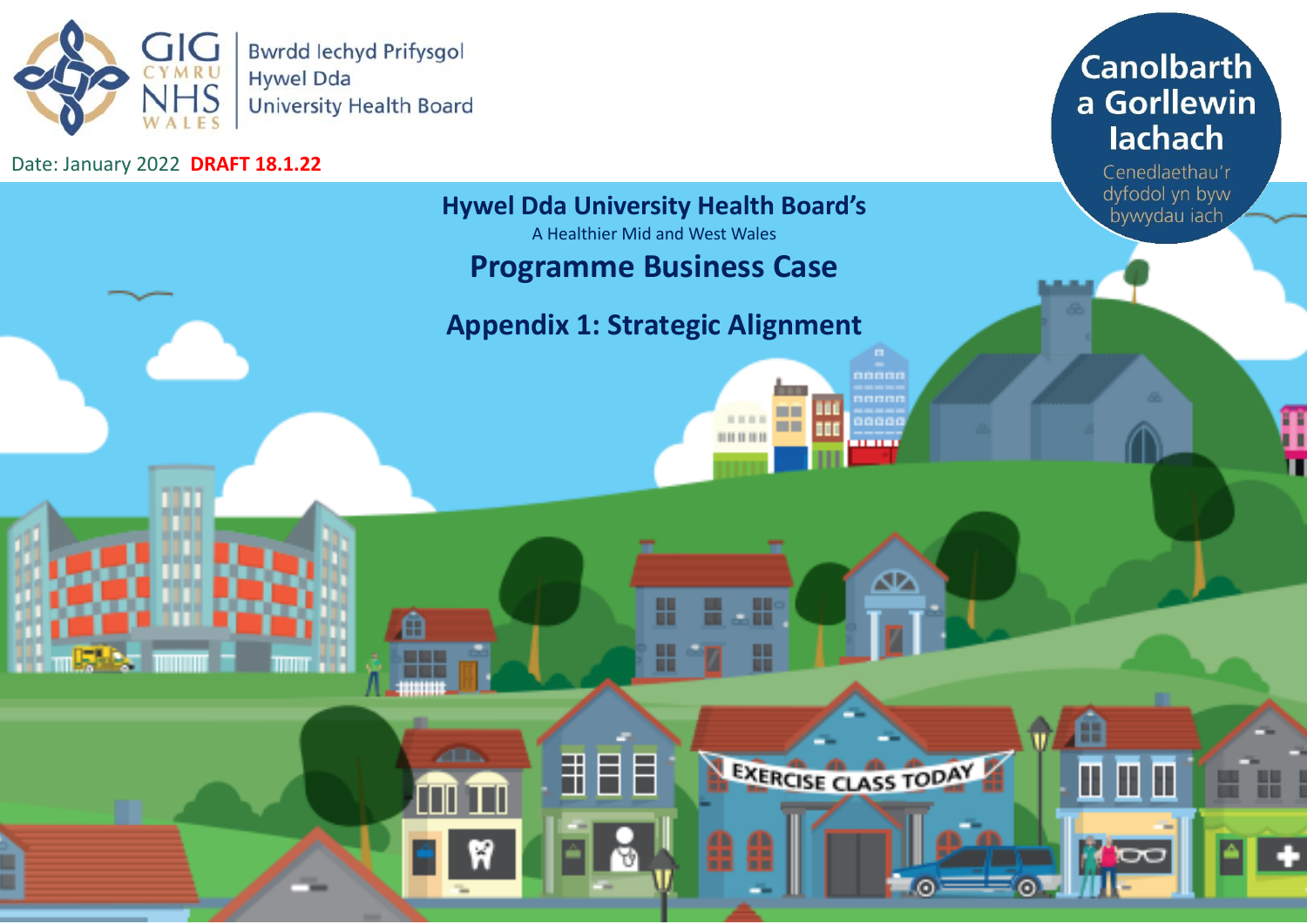

#### **Appendix 1: A Healthier Mid and West Wales Programme Business Case - Strategic Alignment**

**The table below shows how our Programme aligns with Welsh and UK Government policies, strategies and plans.**

# **A Healthier Mid and West Wales Programme Business Case Strategic Alignment**

| <b>Strategy / Policy</b>                                              | <b>Core Principles</b>                                                                                                                                                                                                                                                                                                                       | <b>How the Programme Aligns</b>                                                                                                                                                                                                                                                                                                                                                                                                                                                                                                                                            |
|-----------------------------------------------------------------------|----------------------------------------------------------------------------------------------------------------------------------------------------------------------------------------------------------------------------------------------------------------------------------------------------------------------------------------------|----------------------------------------------------------------------------------------------------------------------------------------------------------------------------------------------------------------------------------------------------------------------------------------------------------------------------------------------------------------------------------------------------------------------------------------------------------------------------------------------------------------------------------------------------------------------------|
|                                                                       |                                                                                                                                                                                                                                                                                                                                              |                                                                                                                                                                                                                                                                                                                                                                                                                                                                                                                                                                            |
| <b>Wales</b>                                                          |                                                                                                                                                                                                                                                                                                                                              |                                                                                                                                                                                                                                                                                                                                                                                                                                                                                                                                                                            |
| <b>Well-being of Future</b><br><b>Generations (Wales) Act</b><br>2015 | The Well-being of Future Generations (Wales) Act 2015<br>requires public bodies in Wales to think about the long-<br>term impact of their decisions, to work better with<br>people, communities and each other, and to prevent<br>persistent problems such as poverty, health inequalities<br>and climate change.                            | In order to meet the Well-being Goals, we have developed a set<br>of Well-being Objectives which help us to think through how our<br>Programme will deliver against the Goals.<br>Our Well-being Objectives, and how our Programme will help us<br>to deliver and achieve them, are set out below:                                                                                                                                                                                                                                                                         |
|                                                                       | There are 7 Well-being Goals:<br>A Prosperous Wales<br>A Resilient Wales<br>A More Equal Wales<br>A Healthier Wales<br>A Wales of Cohesive Communities<br>A Wales of Vibrant Culture and Thriving Welsh<br>Language<br>A Globally Responsible Wales<br>The Act also identifies 5 Ways of Working:<br>Long Term<br>Integration<br>Involvement | A prosperous Wales<br><b>Hywel Dda Well-being Objectives</b><br>Develop a skilled and flexible workforce to meet the<br>changing needs of the modern NHS.<br>Plan and deliver services to increase our contribution to low<br>carbon.<br>How Our Programme Will Align and Deliver this National Well-<br>being Goal:<br>• Stronger local and foundational economy and supply chains.<br>Increasing the number of long-term sustainable jobs that are<br>accessible to deprived communities.<br>Increased economic activity creating wealth and jobs for the<br>local area. |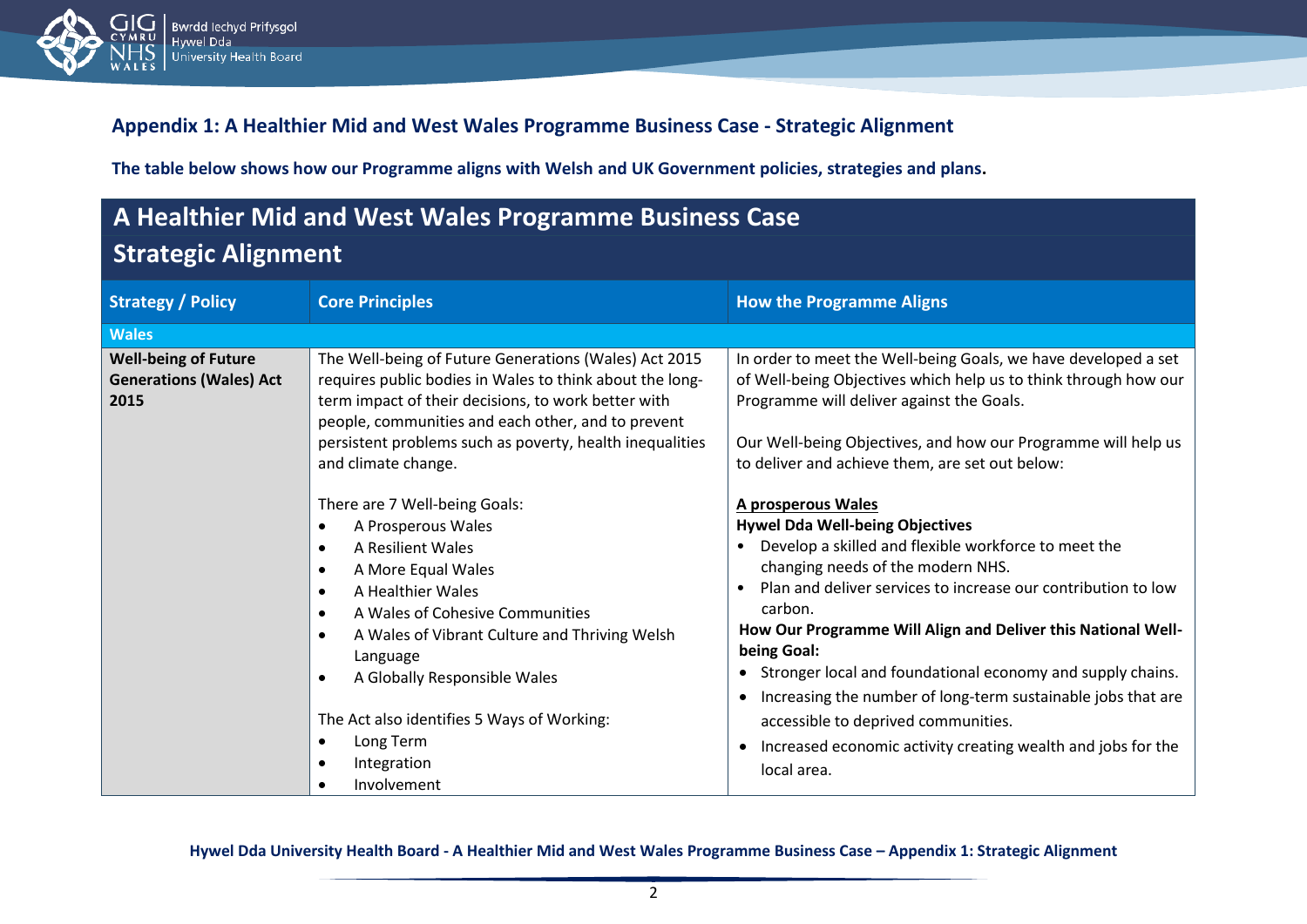

### **Strategic Alignment**

| <b>Strategy / Policy</b> | <b>Core Principles</b>      | <b>How the Programme Aligns</b>                                                                                                                                                                                                                                                                                                                                                                                                                                                               |
|--------------------------|-----------------------------|-----------------------------------------------------------------------------------------------------------------------------------------------------------------------------------------------------------------------------------------------------------------------------------------------------------------------------------------------------------------------------------------------------------------------------------------------------------------------------------------------|
|                          | Collaboration<br>Prevention | • Supporting decarbonisation to improve energy efficiency and<br>use resources effectively.<br>Increasing social value impact.                                                                                                                                                                                                                                                                                                                                                                |
|                          |                             | <b>A resilient Wales</b><br><b>Hywel Dda Well-being Objectives</b><br>• Promote the natural environment and capacity to adapt to<br>climate change.<br>How Our Programme Will Align and Deliver this National Well-<br>being Goal:<br>• Delivering innovative solutions for building works which<br>prioritise environmental resilience and green infrastructure.<br>Enhance access to and quality of green and open spaces.                                                                  |
|                          |                             | <b>A healthier Wales</b><br><b>Hywel Dda Well-being Objectives</b><br>Improve population health through early intervention,<br>$\bullet$<br>supporting people to live happy and healthy lives.<br>Plan and deliver services to enable people to participate in<br>$\bullet$<br>social and green solutions for health.<br>How Our Programme Will Align and Deliver this National Well-<br>being Goal:<br>• Delivering integrated services which focus on prevention and<br>early intervention. |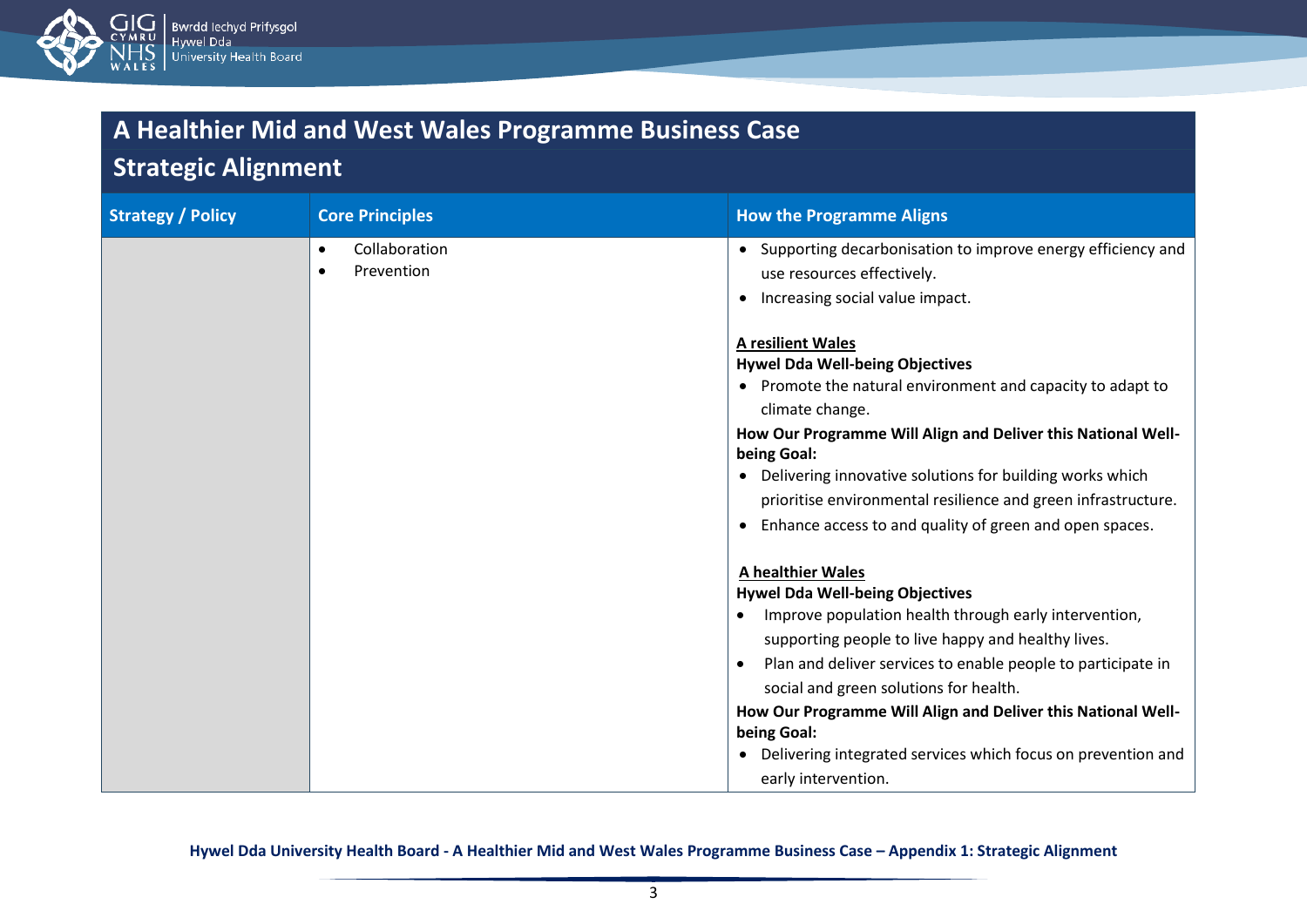

### **Strategic Alignment**

| <b>Strategy / Policy</b> | <b>Core Principles</b> | <b>How the Programme Aligns</b>                                                                                                                                                                                                                                                                                                                                                                                                                                                                                            |
|--------------------------|------------------------|----------------------------------------------------------------------------------------------------------------------------------------------------------------------------------------------------------------------------------------------------------------------------------------------------------------------------------------------------------------------------------------------------------------------------------------------------------------------------------------------------------------------------|
|                          |                        | Reducing health inequalities and tackle the wider<br>determinants of health and well-being.<br>Reduced gap in healthy life expectancy and life expectancy.                                                                                                                                                                                                                                                                                                                                                                 |
|                          |                        | A more equal Wales<br><b>Hywel Dda Well-being Objectives</b><br>• Offer a diverse range of employment opportunities which<br>support people to reach their potential.<br>How Our Programme Will Align and Deliver this National Well-<br>being Goal:<br>Better employment and income potential for women,<br>disabled people, Black, Asian and minority ethnic people and<br>those furthest from the labour market.<br>Reversing long-term disadvantage and bringing opportunity<br>to areas of high multiple deprivation. |
|                          |                        | A globally responsible Wales<br><b>Hywel Dda Well-being Objectives</b><br>Contribute to global well-being through developing<br>$\bullet$<br>international networks and sharing of expertise.<br>How Our Programme Will Align and Deliver this National Well-<br>being Goal:<br>Minimise carbon emissions that contribute to global<br>$\bullet$<br>warming.                                                                                                                                                               |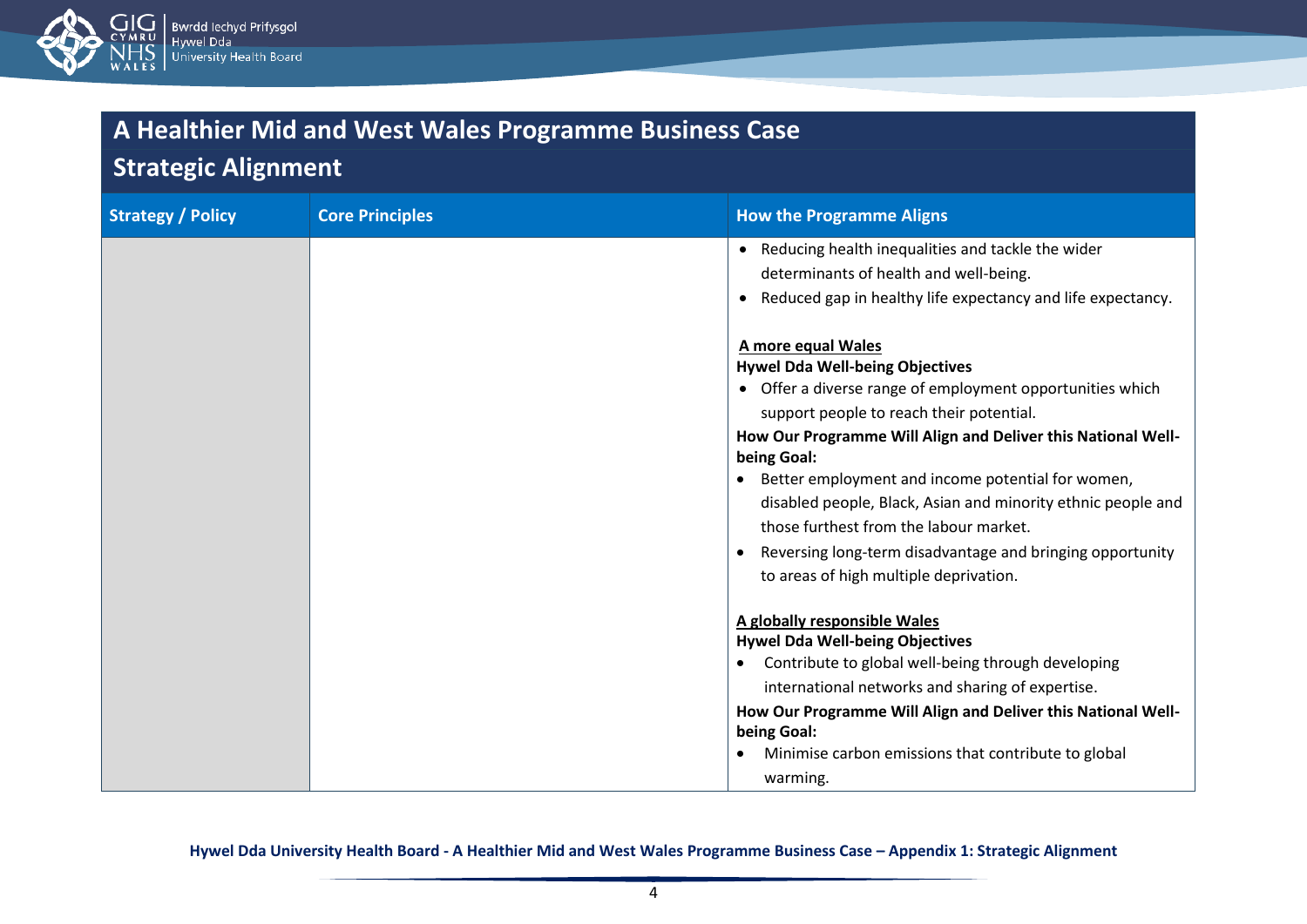

### **Strategic Alignment**

| <b>Strategy / Policy</b> | <b>Core Principles</b> | <b>How the Programme Aligns</b>                                                                                                                                          |
|--------------------------|------------------------|--------------------------------------------------------------------------------------------------------------------------------------------------------------------------|
|                          |                        | Purchase responsibly using sustainable, ethical global supply<br>$\bullet$<br>chains.                                                                                    |
|                          |                        | A Wales of vibrant culture and thriving Welsh language<br><b>Hywel Dda Well-being Objectives</b><br>Encourage community participation through the medium of<br>$\bullet$ |
|                          |                        | Welsh.<br>How Our Programme Will Align and Deliver this National Well-                                                                                                   |
|                          |                        | being Goal:                                                                                                                                                              |
|                          |                        | Increase in local cultural and language opportunities.<br>٠                                                                                                              |
|                          |                        | Growth in Welsh language service provision.<br>$\bullet$                                                                                                                 |
|                          |                        | A Wales of cohesive communities                                                                                                                                          |
|                          |                        | <b>Hywel Dda Well-being Objectives</b>                                                                                                                                   |
|                          |                        | Transform our communities through collaboration with<br>$\bullet$                                                                                                        |
|                          |                        | people, communities and partners.                                                                                                                                        |
|                          |                        | How Our Programme Will Align and Deliver this National Well-                                                                                                             |
|                          |                        | being Goal:                                                                                                                                                              |
|                          |                        | Healthier communities with greater independence and<br>٠                                                                                                                 |
|                          |                        | reduced demand on health and social care services.                                                                                                                       |
|                          |                        | Support communities to be cohesive and well-connected.                                                                                                                   |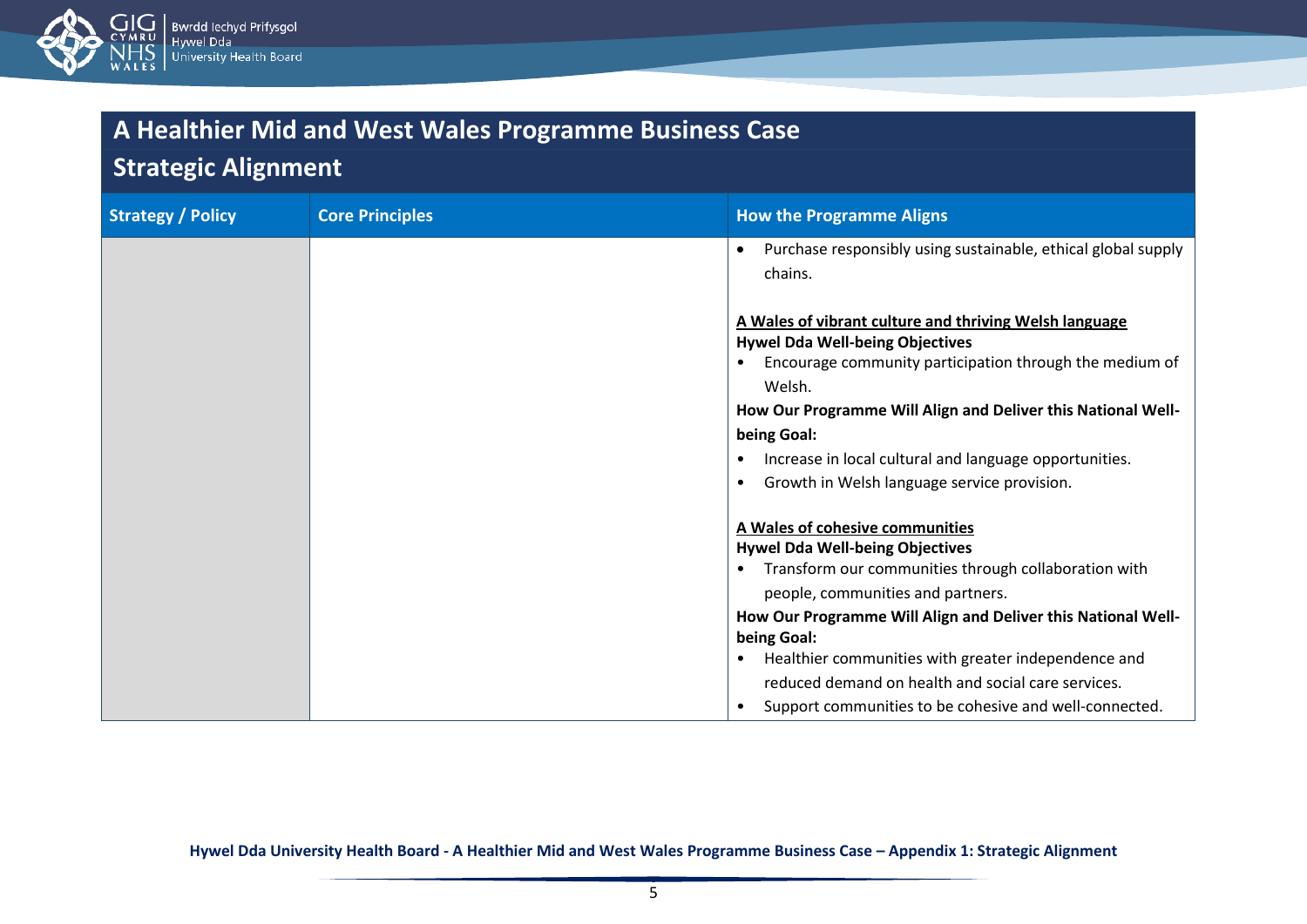

# **Strategic Alignment**

| <b>Strategy / Policy</b>      | <b>Core Principles</b>                                                                                                                                                                                                                                                                                                                                                                                                                                                                                                                                                                                                                                                                                                                                                                                                                                                             | <b>How the Programme Aligns</b>                                                                                                                                                                                                                                                                                                                                                                                                                                                                                                                                                                                                                                                                                                                                                                                                                                                                                                                                                                                                                                                                                                                                                                                                                                                                                                                                          |
|-------------------------------|------------------------------------------------------------------------------------------------------------------------------------------------------------------------------------------------------------------------------------------------------------------------------------------------------------------------------------------------------------------------------------------------------------------------------------------------------------------------------------------------------------------------------------------------------------------------------------------------------------------------------------------------------------------------------------------------------------------------------------------------------------------------------------------------------------------------------------------------------------------------------------|--------------------------------------------------------------------------------------------------------------------------------------------------------------------------------------------------------------------------------------------------------------------------------------------------------------------------------------------------------------------------------------------------------------------------------------------------------------------------------------------------------------------------------------------------------------------------------------------------------------------------------------------------------------------------------------------------------------------------------------------------------------------------------------------------------------------------------------------------------------------------------------------------------------------------------------------------------------------------------------------------------------------------------------------------------------------------------------------------------------------------------------------------------------------------------------------------------------------------------------------------------------------------------------------------------------------------------------------------------------------------|
| <b>Ministerial Priorities</b> | These priorities focus on improving population health<br>and reducing health inequalities, with a concerted shift to<br>wellness, outcomes and ensuring equity of access. This<br>direction acknowledges and reconfirms that A Healthier<br>Wales remains the ambition for Wales, supported by<br>implementation of the National Clinical Framework and<br>framed by the Well-being of Future Generations Act.<br>The Minister's eight priorities are as follows:<br>1. Covid-19 Response.<br>2. NHS Recovery: Recovery<br>3. Working alongside social care<br>4. A Healthier Wales: the strategy for health and care.<br>5. NHS finance and managing within resources<br>6. Mental health and emotional well-being<br>7. Supporting the health and care workforce<br>8. Population health, notably through the lens of<br>pandemic experience and health inequity, is fundamental | <b>Covid 19 Response</b><br>The Urgent and Planned Care Hospital and the changes we will<br>make to our other hospital sites and community infrastructure<br>will reflect learning from our pandemic experience and provide<br>ongoing safe environments for patients and staff. The flexibility<br>and responsiveness that our workforce strategy will achieve will<br>enable us to see and treat more people in their homes, reducing<br>the time people need to spend in hospital and/or community<br>facilities.<br>Addressed via our Gold Command.<br><b>NHS Recovery</b><br>Comprehensive pathway redesign is one of the ways in which<br>we will achieve our Health and Care Strategy, and we have built<br>it into our Spending Objectives and Benefits (see Spending<br>Objective 6 - Sustainable Use of Resources). We will also ensure<br>that there are integrated locality financial models and integrated<br>pathway financial models across our services and systems to<br>understand the financial implications of our resource allocation<br>and utilisation. Pathway redesign will enable us to strengthen<br>our resilience and improve access and outcomes for patients (in<br>part by reducing waiting times).<br>Addressed via our Via our Gold Command.<br>Working alongside social care<br>Our community health model has been developed in full |
|                               |                                                                                                                                                                                                                                                                                                                                                                                                                                                                                                                                                                                                                                                                                                                                                                                                                                                                                    | alignment with the Pembrokeshire, Carmarthenshire and                                                                                                                                                                                                                                                                                                                                                                                                                                                                                                                                                                                                                                                                                                                                                                                                                                                                                                                                                                                                                                                                                                                                                                                                                                                                                                                    |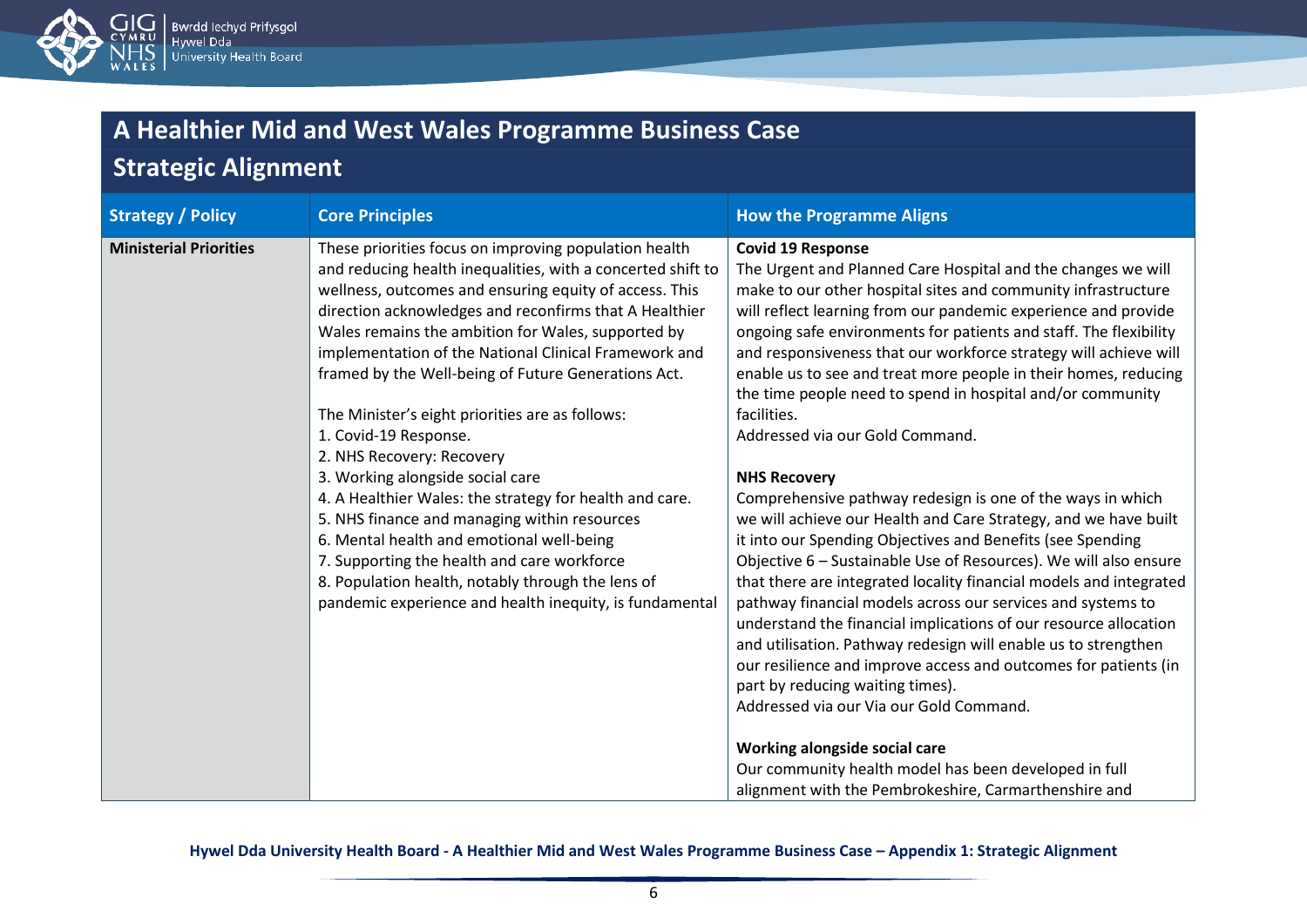

### **Strategic Alignment**

| <b>Strategy / Policy</b> | <b>Core Principles</b> | <b>How the Programme Aligns</b>                                                                                                                                                                                                                                                                                                                                       |
|--------------------------|------------------------|-----------------------------------------------------------------------------------------------------------------------------------------------------------------------------------------------------------------------------------------------------------------------------------------------------------------------------------------------------------------------|
|                          |                        | Ceredigion County Plans.<br>Addressed via our planning objectives ref 2A,4N, 5H, 5P.                                                                                                                                                                                                                                                                                  |
|                          |                        | <b>A Healthier Wales</b><br>The Health and Care Strategy on which our Programme is based<br>was developed to enable us to achieve the ambitions of A<br><b>Healthier Wales.</b><br>Addressed via our planning objectives ref 3A, 3C, 3E, 4C, 5K, 5N,<br>6D.                                                                                                           |
|                          |                        | NHS finance and managing within resources<br>Our Programme has been designed to enable us to manage all<br>our resources - estates and environmental, workforce and<br>finances - in a sustainable way, and this is reflected in our<br>Spending Objectives and Critical Success Factors.<br>Addressed via our planning objectives ref 6A, 6B, 6C, 6E, 6F, 6H,<br>6I. |
|                          |                        | Mental Health and emotional well-being                                                                                                                                                                                                                                                                                                                                |
|                          |                        | Addressed via our planning objectives ref 5G, 5I.                                                                                                                                                                                                                                                                                                                     |
|                          |                        | Supporting health and care workforce<br>Our staff have been fully engaged in the development of our<br>Health and Care Strategy and this PBC since 2018. Our workforce<br>strategy and the planning are described in the Case for Change<br>and will meet the needs of our workforce by investing in and<br>improving training, education and opportunities for staff |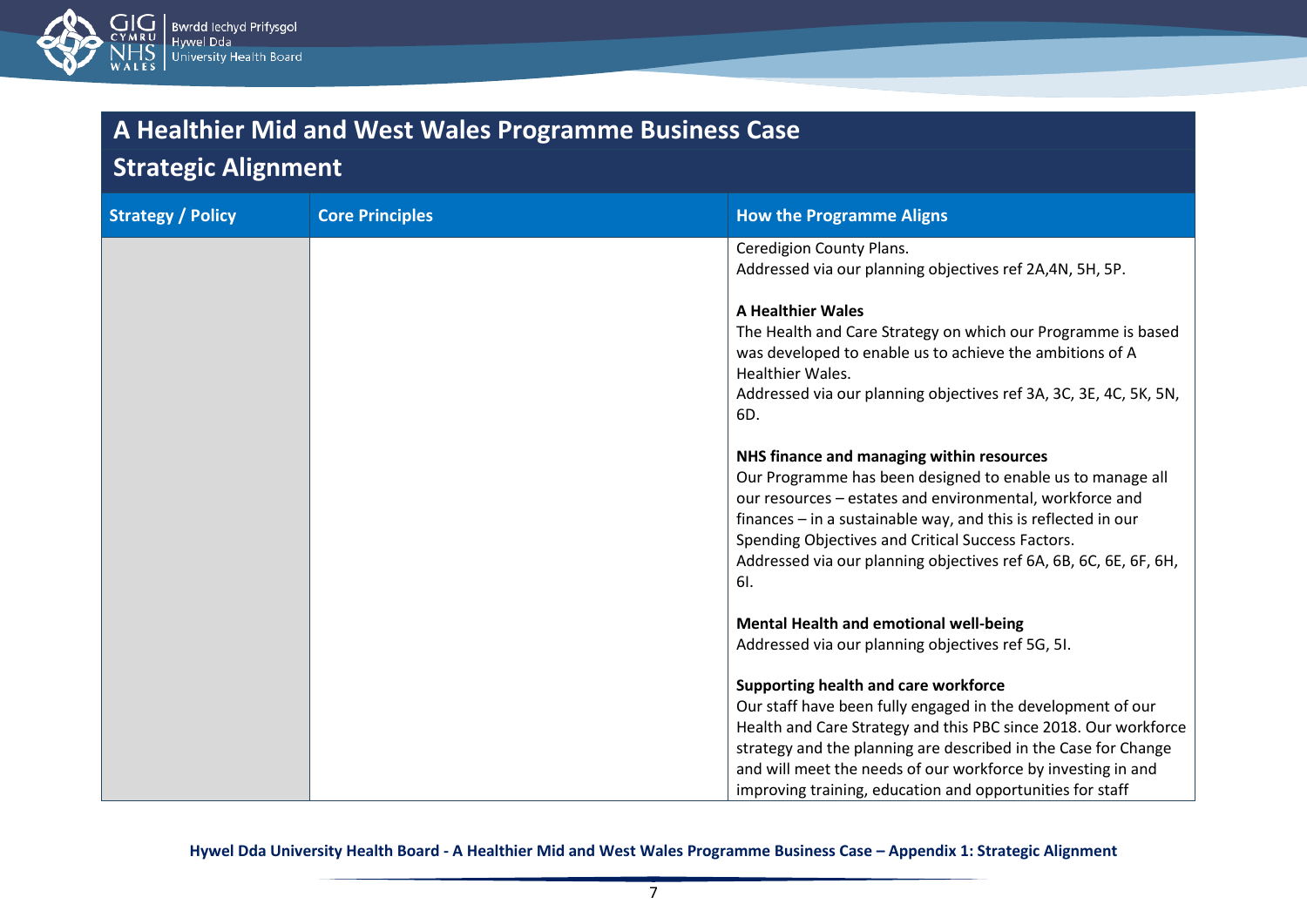

### **Strategic Alignment**

| <b>Strategy / Policy</b>                     | <b>Core Principles</b>                                                                                                                                                                                                                                                                                                                                                                                                                                                                                                                                                                                         | <b>How the Programme Aligns</b>                                                                                                                                                                                                                                                                                                                                                                                                                                                                                                                                          |
|----------------------------------------------|----------------------------------------------------------------------------------------------------------------------------------------------------------------------------------------------------------------------------------------------------------------------------------------------------------------------------------------------------------------------------------------------------------------------------------------------------------------------------------------------------------------------------------------------------------------------------------------------------------------|--------------------------------------------------------------------------------------------------------------------------------------------------------------------------------------------------------------------------------------------------------------------------------------------------------------------------------------------------------------------------------------------------------------------------------------------------------------------------------------------------------------------------------------------------------------------------|
|                                              |                                                                                                                                                                                                                                                                                                                                                                                                                                                                                                                                                                                                                | to work flexibly and gain experience across a range of specialties<br>in a system which is based on an emphasis on primary and<br>secondary preventative services rather than hospital-based care.<br>Addressed via our planning objectives ref 1A, 1C, 1F, 1G, 1H, 1H,<br>11, 2D, 2E, 2G, 2H, 4E, 5L.                                                                                                                                                                                                                                                                   |
|                                              |                                                                                                                                                                                                                                                                                                                                                                                                                                                                                                                                                                                                                | Population health, notably through the lens of the pandemic<br>experience and health inequity                                                                                                                                                                                                                                                                                                                                                                                                                                                                            |
|                                              |                                                                                                                                                                                                                                                                                                                                                                                                                                                                                                                                                                                                                | Addressed via our planning objectives ref 1D,4G, 4L, 5J.                                                                                                                                                                                                                                                                                                                                                                                                                                                                                                                 |
| <b>National Clinical</b><br><b>Framework</b> | The National Clinical Framework sets out a coherent<br>vision for the strategic and local development of NHS<br>clinical services. Its intent is to improve patient outcomes<br>and support the planning and delivery of resilient clinical<br>services.<br>The Framework attempts to set the parameters for a<br>wider set of clinical changes required through national,<br>regional and local NHS planning processes. It sits<br>between A Heathier Wales as the overarching strategy<br>and the clinical aspect of local plans that reflect the<br>realities of their geography, population and workforce. | The vision of the Programme is fully aligned with the National<br><b>Clinical Framework.</b><br>The University Health Board prepared an Implementation<br>Baseline Position in August 2021, setting out how we will<br>respond to a number of Actions, including:<br>Local and regional plans will respond to the Framework<br>and ensure alignment with RPBs and PSBs.<br>Health boards will plan across sector boundaries via<br>regional health planning mechanisms and RPBs to meet<br>population need.<br>All organisations will adopt a quality improvement system |
|                                              | The Framework describes how clinical services should be<br>planned and developed in Wales based on an application                                                                                                                                                                                                                                                                                                                                                                                                                                                                                              | and provide annual reports on quality.<br>Health boards will localise national pathways in a way                                                                                                                                                                                                                                                                                                                                                                                                                                                                         |
|                                              | of prudent and value based healthcare principles -                                                                                                                                                                                                                                                                                                                                                                                                                                                                                                                                                             | which reflects the needs of their populations and the                                                                                                                                                                                                                                                                                                                                                                                                                                                                                                                    |
|                                              | 'prudent in practice'. In doing so, it recognises the need                                                                                                                                                                                                                                                                                                                                                                                                                                                                                                                                                     | characteristics of their workforce.                                                                                                                                                                                                                                                                                                                                                                                                                                                                                                                                      |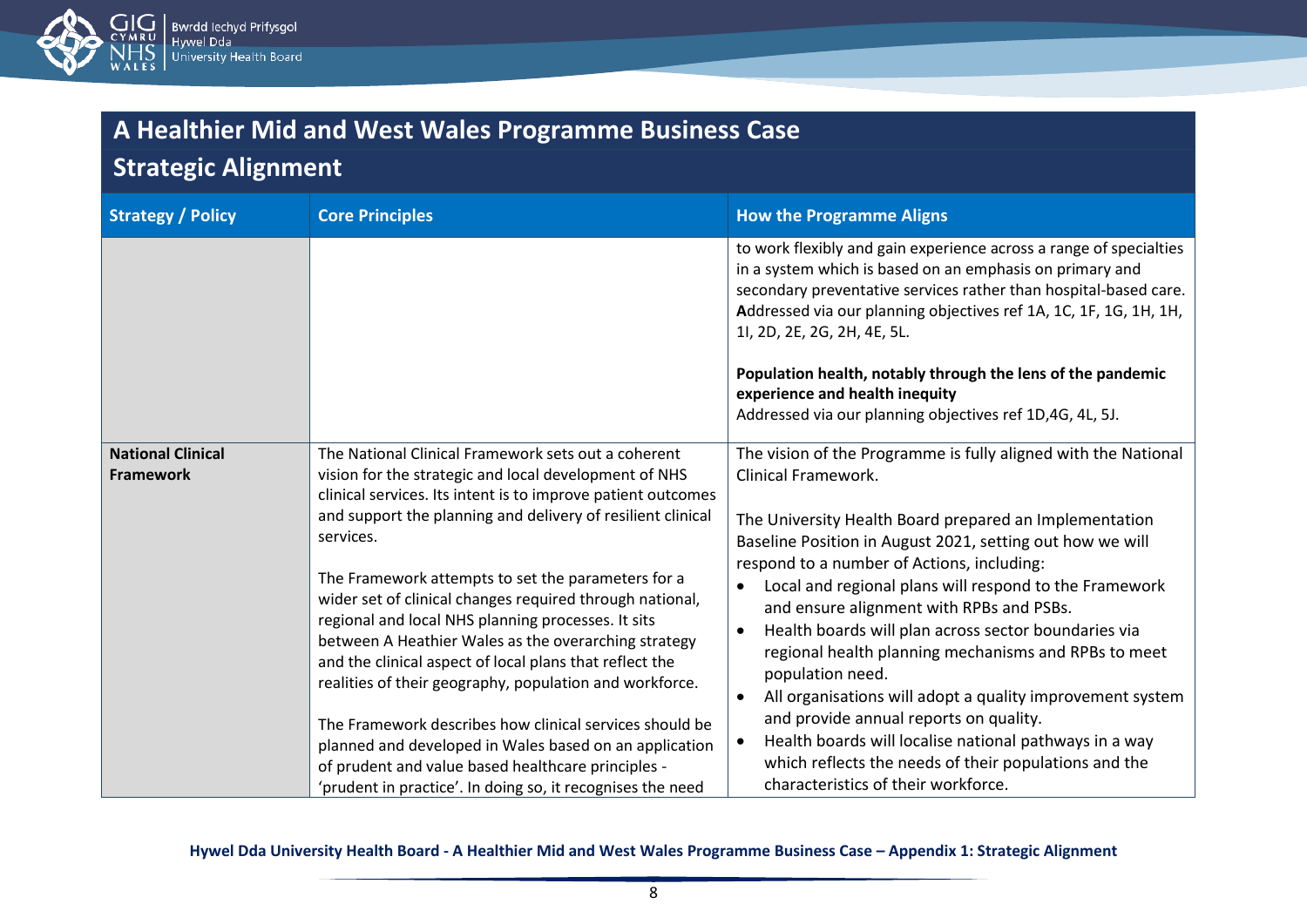

# **Strategic Alignment**

| <b>Strategy / Policy</b>                                                  | <b>Core Principles</b>                                                                                                                                                                                                                                                                                                                                                                                                                        | <b>How the Programme Aligns</b>                                                                                                                                                                                                                                                                                                                                                                                                                                                                                                                                                                                                                                                                                              |
|---------------------------------------------------------------------------|-----------------------------------------------------------------------------------------------------------------------------------------------------------------------------------------------------------------------------------------------------------------------------------------------------------------------------------------------------------------------------------------------------------------------------------------------|------------------------------------------------------------------------------------------------------------------------------------------------------------------------------------------------------------------------------------------------------------------------------------------------------------------------------------------------------------------------------------------------------------------------------------------------------------------------------------------------------------------------------------------------------------------------------------------------------------------------------------------------------------------------------------------------------------------------------|
|                                                                           | to continue to shift focus from hospital based care to<br>person centred, community based care. Care that can<br>support people to stay well, self-manage their condition<br>and when necessary provides seamless and appropriate<br>specialist support. Central to this is the creation<br>nationally and local adoption of higher value pathways<br>that focus on the patient rather than the setting in which<br>the service is delivered. | Local organisations re-allocate resources to higher value<br>interventions.<br>Make greater use of PROMs in planning and managing<br>pathways<br>Provide the local pathway data and engagement with the<br>$\bullet$<br>pathway setting process.<br>Local health organisations will engage in the national<br>programmes.<br>Make the most of all clinical disciplines to deliver more<br>$\bullet$<br>sustainable workforce models.<br>Use digital tools and working with DHCW to plan and<br>deliver services that can better meet need.<br>As the Programme moves through the business case stages,<br>account will be taken of these Actions as they are completed,<br>and ongoing alignment with the Framework ensured. |
| <b>Welsh Government</b><br><b>Programme for</b><br>Government (June 2021) | The Welsh Government Programme for Government<br>(June 2021) sets out the ambitious commitments to<br>deliver over the next 5 years, to tackle the challenges we<br>face and improve the lives of people across Wales.                                                                                                                                                                                                                        | We have considered how we will support the First Minister and<br>Cabinet in meeting the commitments of the Welsh Government<br>Programme for Government (June 2021), by mapping our<br>planning objectives against the Programme for Government as<br>follows:<br>Provide effective, high quality and sustainable healthcare<br>(Gold Command Requirements 5F, 5N).<br>Protect, rebuild and develop our services for vulnerable<br>$\bullet$<br>people (our planning objectives 5I, 5G).                                                                                                                                                                                                                                     |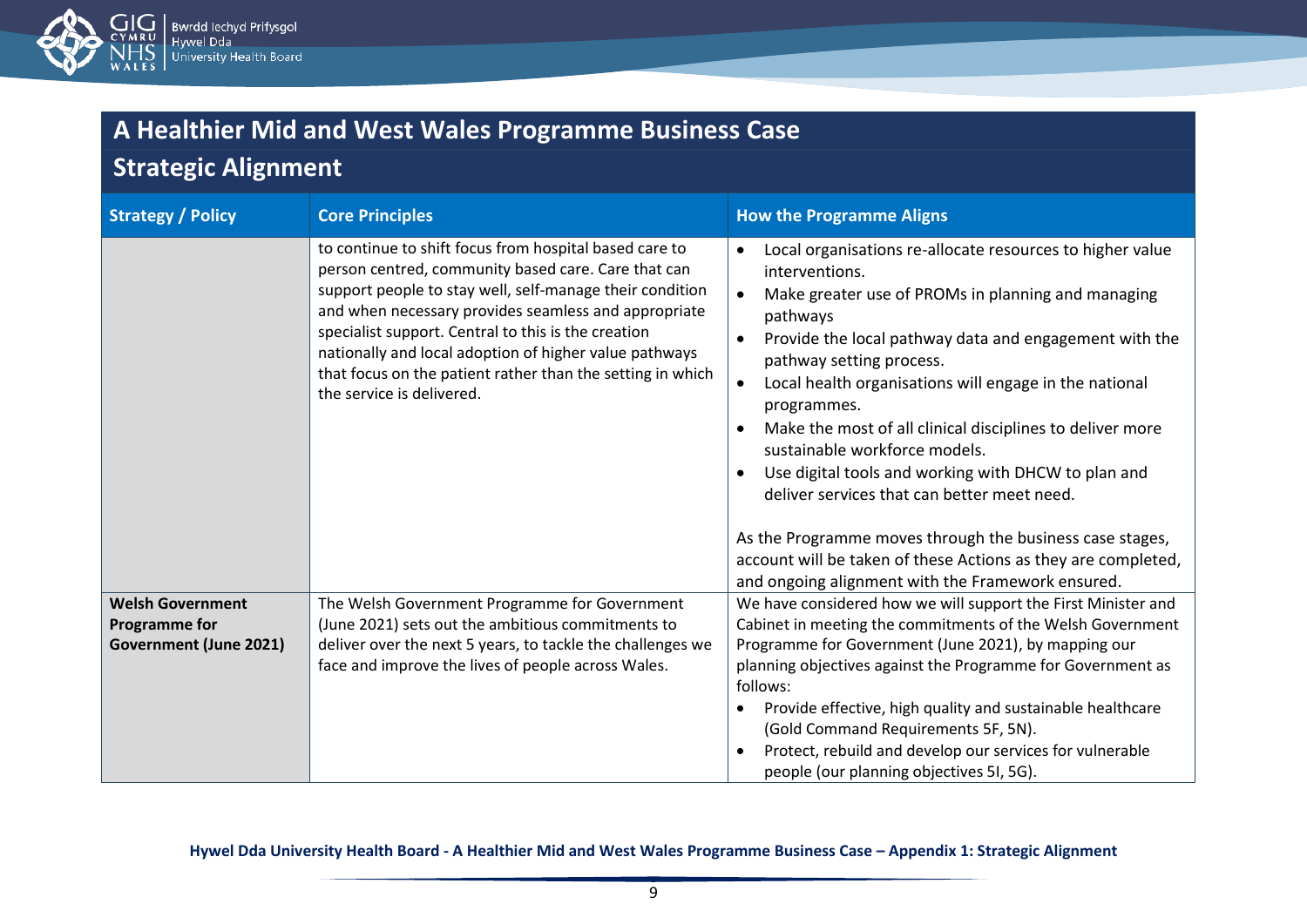

### **Strategic Alignment**

| <b>Strategy / Policy</b>                                                                         | <b>Core Principles</b>                                                                                                                                     | <b>How the Programme Aligns</b>                                                                                                                                                                                                                                                                                                                                                                                                                                                                                                                                                                                                                                                                                                                                                                                                                                                                                                                                                                                                  |
|--------------------------------------------------------------------------------------------------|------------------------------------------------------------------------------------------------------------------------------------------------------------|----------------------------------------------------------------------------------------------------------------------------------------------------------------------------------------------------------------------------------------------------------------------------------------------------------------------------------------------------------------------------------------------------------------------------------------------------------------------------------------------------------------------------------------------------------------------------------------------------------------------------------------------------------------------------------------------------------------------------------------------------------------------------------------------------------------------------------------------------------------------------------------------------------------------------------------------------------------------------------------------------------------------------------|
|                                                                                                  |                                                                                                                                                            | Build an economy based on the principles of fair work,<br>$\bullet$<br>sustainability and the industries and service of the future<br>(our planning objectives 6C, 6H).<br>Build a stronger greener economy as we make maximum<br>progress towards decarbonisation (planning objective 50,<br>5E, 6G).<br>Embed our response to the climate and nature emergency in<br>everything we do (planning objective 4N, 5M).<br>Continue our long term programme of education reform,<br>and ensure educational inequalities narrow and standards<br>rise (planning objective 1C, 2D, 2H).<br>Celebrate diversity and move to eliminate inequality in all of<br>it forms (planning objective 2B, 3D, 4J, 4K).<br>Make our cities, towns and villages even better places in<br>which to live and work (planning objective 5C, 5D).<br>Lead Wales in national civic conversation about our<br>$\bullet$<br>constitutional future and give our country the strongest<br>possible presence on the world stage (planning objective<br>$4L$ ). |
| A Healthier Wales: our<br>plan for Health and Social<br>Care / Prosperity for All<br>(June 2018) | Sets out a long term future vision of a whole system<br>approach to health and social care, focused on health<br>and well-being and on preventing illness. | Our Programme is aligned to the aims and principles in this<br>national approach and will give us a foundation on which to<br>build future models of care for our area.                                                                                                                                                                                                                                                                                                                                                                                                                                                                                                                                                                                                                                                                                                                                                                                                                                                          |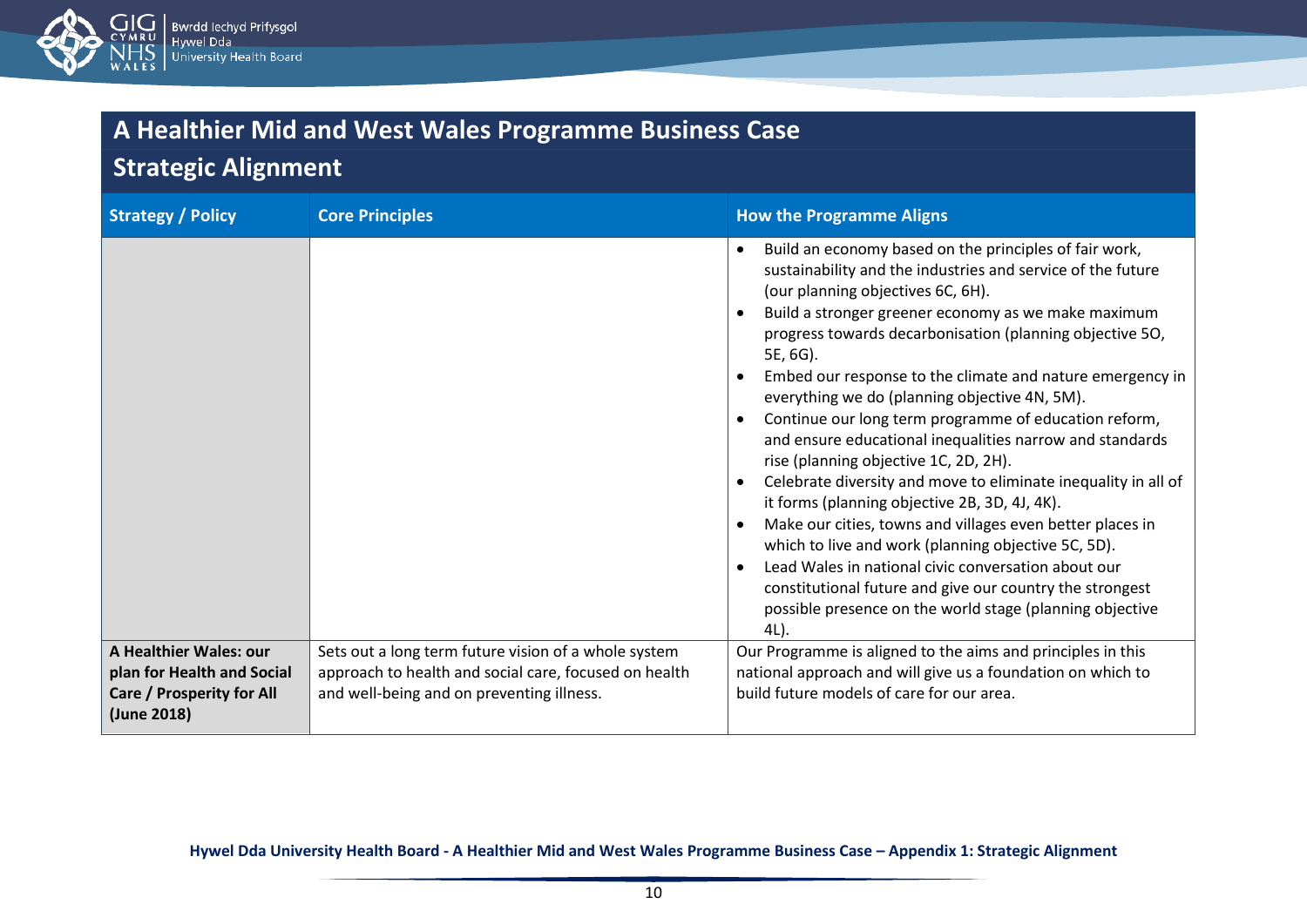

### **Strategic Alignment**

| <b>Strategy / Policy</b>                                                           | <b>Core Principles</b>                                                                                                                                                                                                                                                                                                                                                                                                                                                                                                                                                                                                                               | <b>How the Programme Aligns</b>                                                                                                                                                                                                                                                                                                                                                                                                                                                                                                                                                                                                                                                                                                                                                                                                                                                                                                                                                                                                                                                           |
|------------------------------------------------------------------------------------|------------------------------------------------------------------------------------------------------------------------------------------------------------------------------------------------------------------------------------------------------------------------------------------------------------------------------------------------------------------------------------------------------------------------------------------------------------------------------------------------------------------------------------------------------------------------------------------------------------------------------------------------------|-------------------------------------------------------------------------------------------------------------------------------------------------------------------------------------------------------------------------------------------------------------------------------------------------------------------------------------------------------------------------------------------------------------------------------------------------------------------------------------------------------------------------------------------------------------------------------------------------------------------------------------------------------------------------------------------------------------------------------------------------------------------------------------------------------------------------------------------------------------------------------------------------------------------------------------------------------------------------------------------------------------------------------------------------------------------------------------------|
| <b>Parliamentary Review of</b><br><b>Health and Social Care in</b><br><b>Wales</b> | Harness innovation and accelerate technology and<br>$\bullet$<br>infrastructure developments.<br>A Health and Care System that's always learning.<br>$\bullet$<br>Bold new models of seamless care.                                                                                                                                                                                                                                                                                                                                                                                                                                                  | Our Programme meets all the recommendations of the review in<br>delivering more effective and efficient care.                                                                                                                                                                                                                                                                                                                                                                                                                                                                                                                                                                                                                                                                                                                                                                                                                                                                                                                                                                             |
| <b>Natural Resources Policy</b>                                                    | The Policy recognises that Wales' natural resources<br>underpin well-being including prosperity, health, culture<br>and identity. The Policy identifies the following headline<br>opportunities:<br>Supporting successful, sustainable communities.<br>$\bullet$<br>Promoting green growth and innovation to create<br>sustainable jobs.<br>Supporting a more resource efficient economy; and<br>Maintaining healthy, active and connected<br>communities.<br>The following National Priorities are also identified:<br>Delivering nature-based solutions.<br>Increasing renewable energy and resource efficiency.<br>Taking a place-based approach. | We aspire to uphold the biophilic design principles of 'an innate<br>and genetically determined affinity of human beings with the<br>natural world' in the design of the Urgent and Planned Care<br>Hospital and our other facilities. Research indicates that, by<br>implementing these principles, the health and well-being of both<br>staff and patients can benefit from a calming environment and<br>the sensory feelings of touch, texture, sound and smell. Biophilic<br>design can promote reduced use of pain relief medicines and<br>shorter stays in hospital.<br>Our new build elements will also achieve an 'Excellent' BREEAM<br>standard, with any refurbishments achieving a 'Very Good'<br>rating. This will ensure that we are complying with planning<br>conditions related to sustainability and carbon reduction.<br>We will promote the use of decarbonised transport and<br>encourage staff and patients/visitors to consider greener travel<br>options such as walking or cycling before public or private<br>transport, taxis or other forms of vehicle travel. |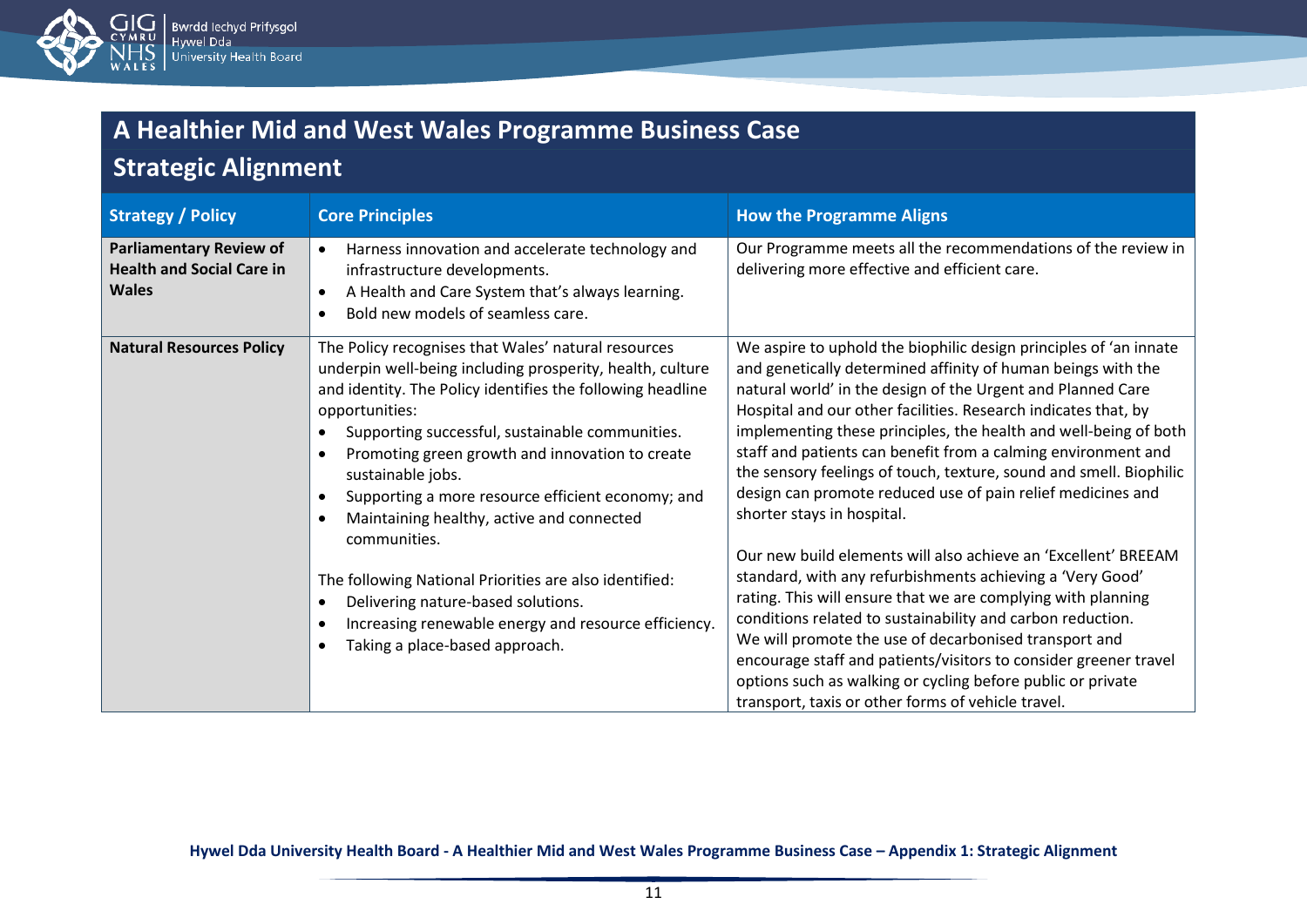

# **Strategic Alignment**

| <b>Strategy / Policy</b>        | <b>Core Principles</b>                                 | <b>How the Programme Aligns</b>                                 |
|---------------------------------|--------------------------------------------------------|-----------------------------------------------------------------|
| Informed Health and Care,       | Sets out the ambitions and expectations of the Welsh   | Our vision is to become the most digitally integrated care      |
| the Digital Health and          | Government as to how health and social care will use   | organisation in NHS Wales which will enable the delivery of     |
| <b>Social Care Response for</b> | technology to enable greater access to information to  | patient centred high quality, safe and sustainable care to our  |
| <b>Wales</b>                    | deliver real benefits and improved outcomes for people | community. Our mission is to empower patients and staff to      |
|                                 | in Wales.                                              | securely access information anytime, anyplace, on any device.   |
|                                 |                                                        | We will deliver a Digital Health Board, providing exceptional   |
|                                 |                                                        | care, quality and safety for our patients, a single view of     |
|                                 |                                                        | information for our clinicians, with collaboration at our core. |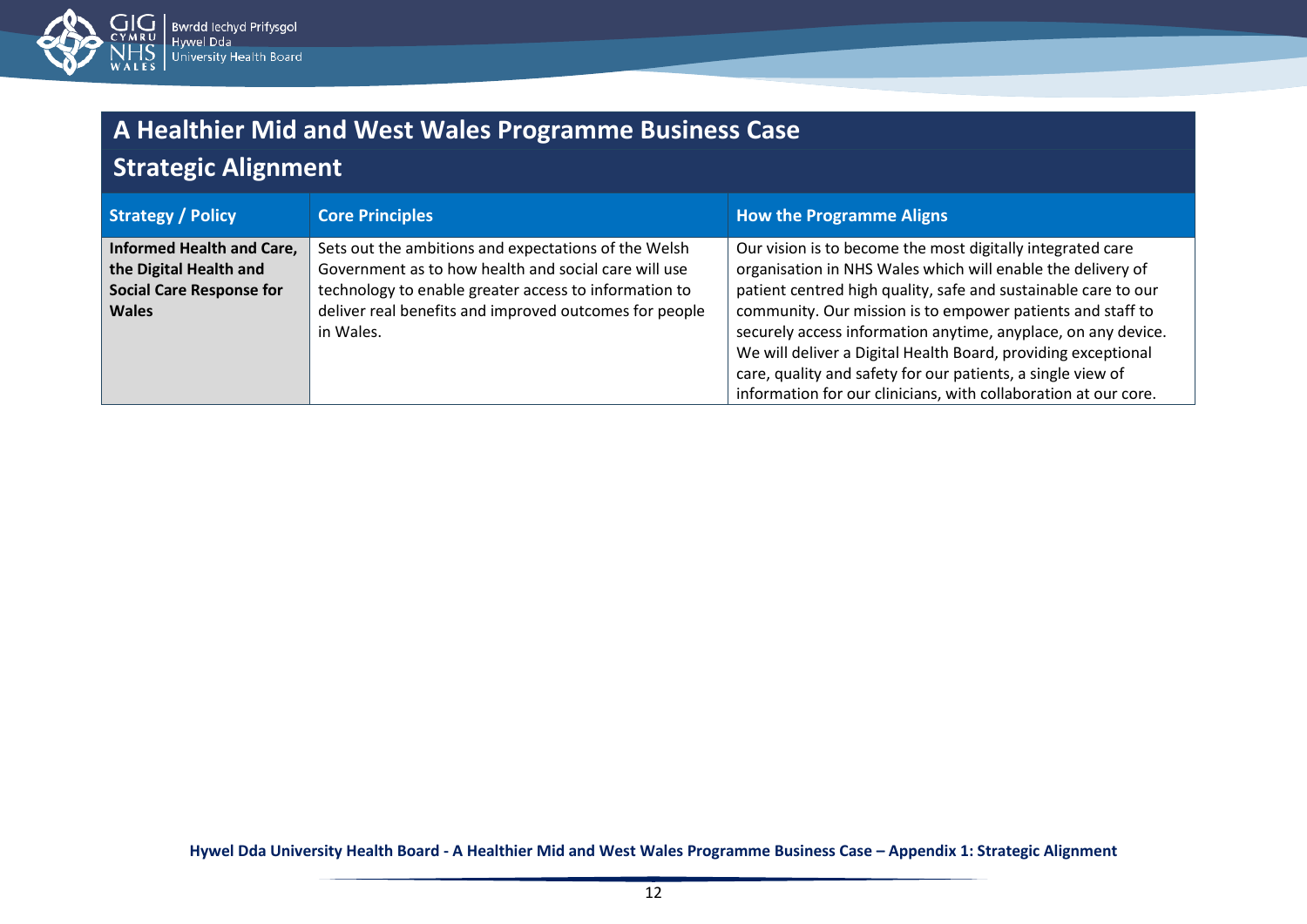

# **Strategic Alignment**

| <b>Strategy / Policy</b>               | <b>Core Principles</b>                                                                                                                                                                                                                                                                                                                                                                                                                                                                                                                                                                                                                                                                                                                                                                                                                                                                                                                                                                                                                                                                                                                                                                                                              | <b>How the Programme Aligns</b>                                                                                                                                                                                                                                                                                                                                                                                                                                                                                                                                                                                                                                                                                                                                                                                                                                                                                                                                                                                                                                                                                                                                                                                                                                                                                                                                                                                                                                                                                                                                                     |
|----------------------------------------|-------------------------------------------------------------------------------------------------------------------------------------------------------------------------------------------------------------------------------------------------------------------------------------------------------------------------------------------------------------------------------------------------------------------------------------------------------------------------------------------------------------------------------------------------------------------------------------------------------------------------------------------------------------------------------------------------------------------------------------------------------------------------------------------------------------------------------------------------------------------------------------------------------------------------------------------------------------------------------------------------------------------------------------------------------------------------------------------------------------------------------------------------------------------------------------------------------------------------------------|-------------------------------------------------------------------------------------------------------------------------------------------------------------------------------------------------------------------------------------------------------------------------------------------------------------------------------------------------------------------------------------------------------------------------------------------------------------------------------------------------------------------------------------------------------------------------------------------------------------------------------------------------------------------------------------------------------------------------------------------------------------------------------------------------------------------------------------------------------------------------------------------------------------------------------------------------------------------------------------------------------------------------------------------------------------------------------------------------------------------------------------------------------------------------------------------------------------------------------------------------------------------------------------------------------------------------------------------------------------------------------------------------------------------------------------------------------------------------------------------------------------------------------------------------------------------------------------|
| <b>Tackling Poverty Action</b><br>Plan | The key objectives of the Tackling Poverty actions are:<br>To prevent poverty, especially through investment in<br>giving children the best possible start in life. From<br>conception through to early adulthood, our aim will<br>be to reduce inequality at the earliest possible stage<br>and break the link between socio-economic<br>disadvantage, educational under achievement and<br>the impaired life chances that flow from these.<br>Recognising that the best route out of poverty is<br>through employment, we will continue to help<br>people to improve their skills and enhance the<br>relevance of their qualifications. We will also remove<br>other barriers to employment - from practical<br>barriers such as the accessibility of transport and<br>buildings to less tangible barriers such as poverty of<br>aspiration - helping people to move on to and up the<br>employment ladder.<br>At the same time, we will increase action to mitigate<br>the impact of poverty here and now. We recognise<br>that for more and more people, even being in work<br>will not guarantee that they can escape poverty. We<br>can act to improve the quality of life of these<br>communities, families and individuals. | As described in the Early Years section of the Health and Care<br>Case for Change (Strategic Case), we aim to provide a holistic<br>approach to the health and well-being of our Early Years<br>population to improve children's physical and mental health and<br>promote the conditions necessary to ensure children become<br>confident, ambitious and capable learners able to reach their full<br>education potential to play a full part in life and work.<br>With the support of various voluntary and statutory<br>interventions such as the Healthy Child Wales Programme,<br>Flying Start and Home Start, we can tackle child health<br>inequalities and ensure that children living in poverty have their<br>needs assessed and access to services when required.<br>In line with our commitment to a 'Prosperous Wales', our<br>Programme provides the opportunity to grow Wales'<br>Foundational Economy through our procurement and<br>employment strategies (described in the Commercial Case and<br>Workforce Case for Change respectively). The Commercial Case<br>describes how we will support local businesses and town centre<br>regeneration through our procurement decisions, to help break<br>negative cycles and inter-generational challenges such as<br>poverty, poor health and inequalities. The Workforce Case for<br>Change describes how, as a significant employer, we promote<br>social value by supporting local employment through continued<br>investment in, for example, the Apprenticeship Academy for<br>Nursing and Therapy Apprentices. |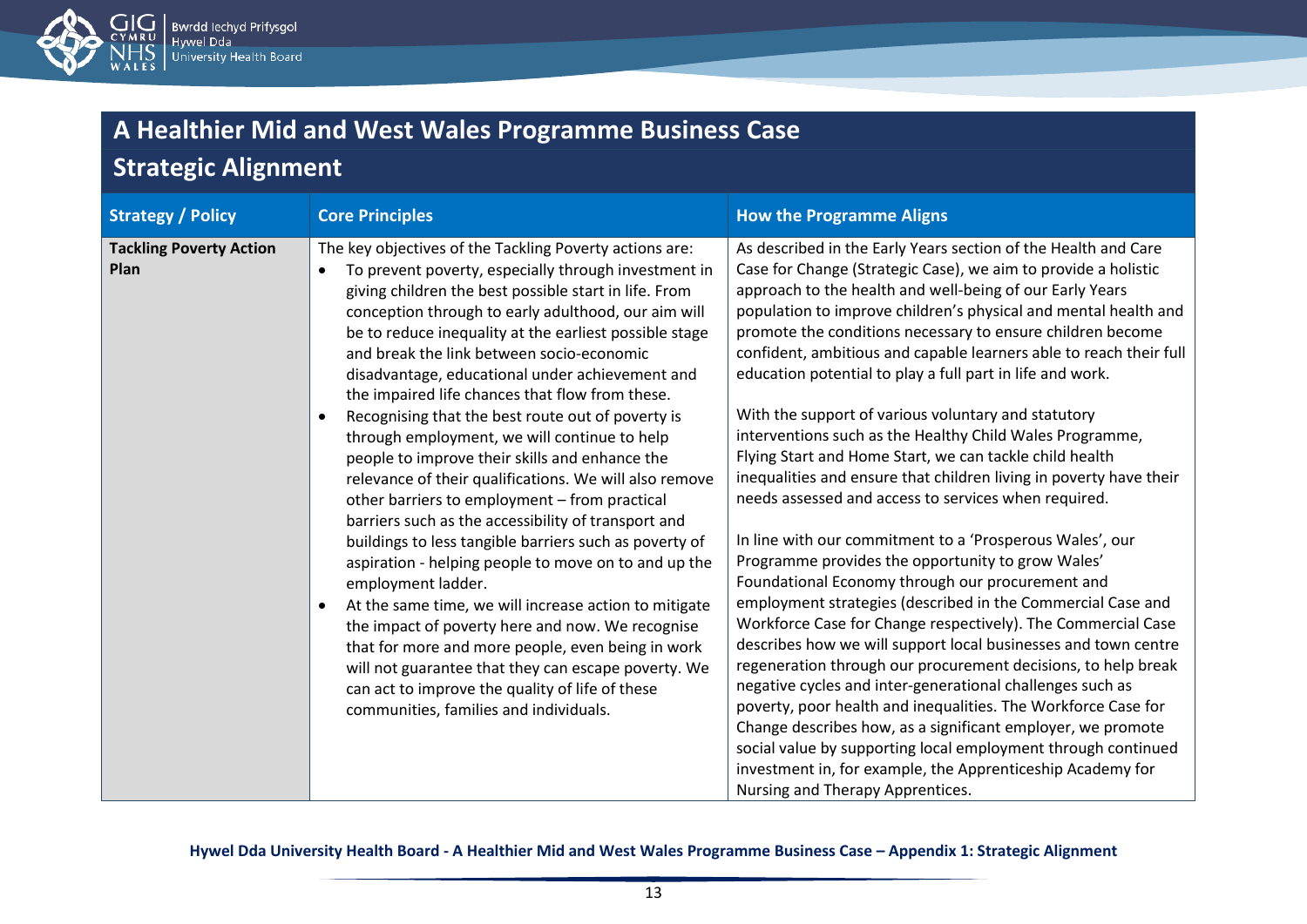

# **Strategic Alignment**

| <b>Strategy / Policy</b>                              | <b>Core Principles</b>                                                                                                                                                                                                                                                                                                                                                                                                                                                                                                                                                                                                                                                                                                                          | <b>How the Programme Aligns</b>                                                                                                                                                                                                                                                                                                                                                                                                                                                                                                                                                                                                                                                                                                                                                                                                                                                                                                                                                                                                                                                                                                                                                                                                                                                                                                                                                              |
|-------------------------------------------------------|-------------------------------------------------------------------------------------------------------------------------------------------------------------------------------------------------------------------------------------------------------------------------------------------------------------------------------------------------------------------------------------------------------------------------------------------------------------------------------------------------------------------------------------------------------------------------------------------------------------------------------------------------------------------------------------------------------------------------------------------------|----------------------------------------------------------------------------------------------------------------------------------------------------------------------------------------------------------------------------------------------------------------------------------------------------------------------------------------------------------------------------------------------------------------------------------------------------------------------------------------------------------------------------------------------------------------------------------------------------------------------------------------------------------------------------------------------------------------------------------------------------------------------------------------------------------------------------------------------------------------------------------------------------------------------------------------------------------------------------------------------------------------------------------------------------------------------------------------------------------------------------------------------------------------------------------------------------------------------------------------------------------------------------------------------------------------------------------------------------------------------------------------------|
| <b>Wales Infrastructure</b><br><b>Investment Plan</b> | The Wales Infrastructure Investment Plan for Growth and<br>Jobs sets out Welsh Government's strategic investment<br>priorities, provides a detailed account of sectoral<br>investment plans and describes the key elements of a<br>new approach to infrastructure investment.<br>The Plan identifies the following investment priorities:<br>Improving transport networks, in particular east-west<br>links in North and South Wales.<br>Improving telecommunications networks.<br>Supporting the development of the energy industry<br>in Wales.<br>Investing in housing.<br>$\bullet$<br>Delivering more efficient and economical public<br>services.<br>Improving the quality of the educational estate.<br>Developing our Enterprise Zones. | Our public consultation has demonstrated that one of people's<br>primary concerns with regards to possible site options for the<br>Urgent and Planned Care Hospital is access to transport and<br>improved public transport links.<br>Furthermore we know that the success of our Programme will<br>be dependent on a transport infrastructure that is 'fit for<br>purpose' for us to provide our model of care across all of our<br>sites.<br>As described in the Digital Case for Change and Digital Response,<br>over the coming years the network across our entire estate will<br>be replaced with a solution designed to meet future growth<br>expectations. We will provide our staff with tablets and other<br>mobile devices so that they have patient observations and<br>records at hand. We will provide fast and efficient specialist care<br>to our patients through improve telecommunications and access<br>to Pop-Up and Virtual Clinics in community locations, improving<br>access for hard to reach groups.<br>The Environmental Case for Change and document titled<br>"Scoping and Modelling Assessment for Building & Transport<br>Decarbonisation" attached at Appendix 12 show our<br>commitment to embedding our response to the climate and<br>nature emergency in everything we do and meeting Welsh<br>Government's All Wales NHS Decarbonisation Strategy. Our |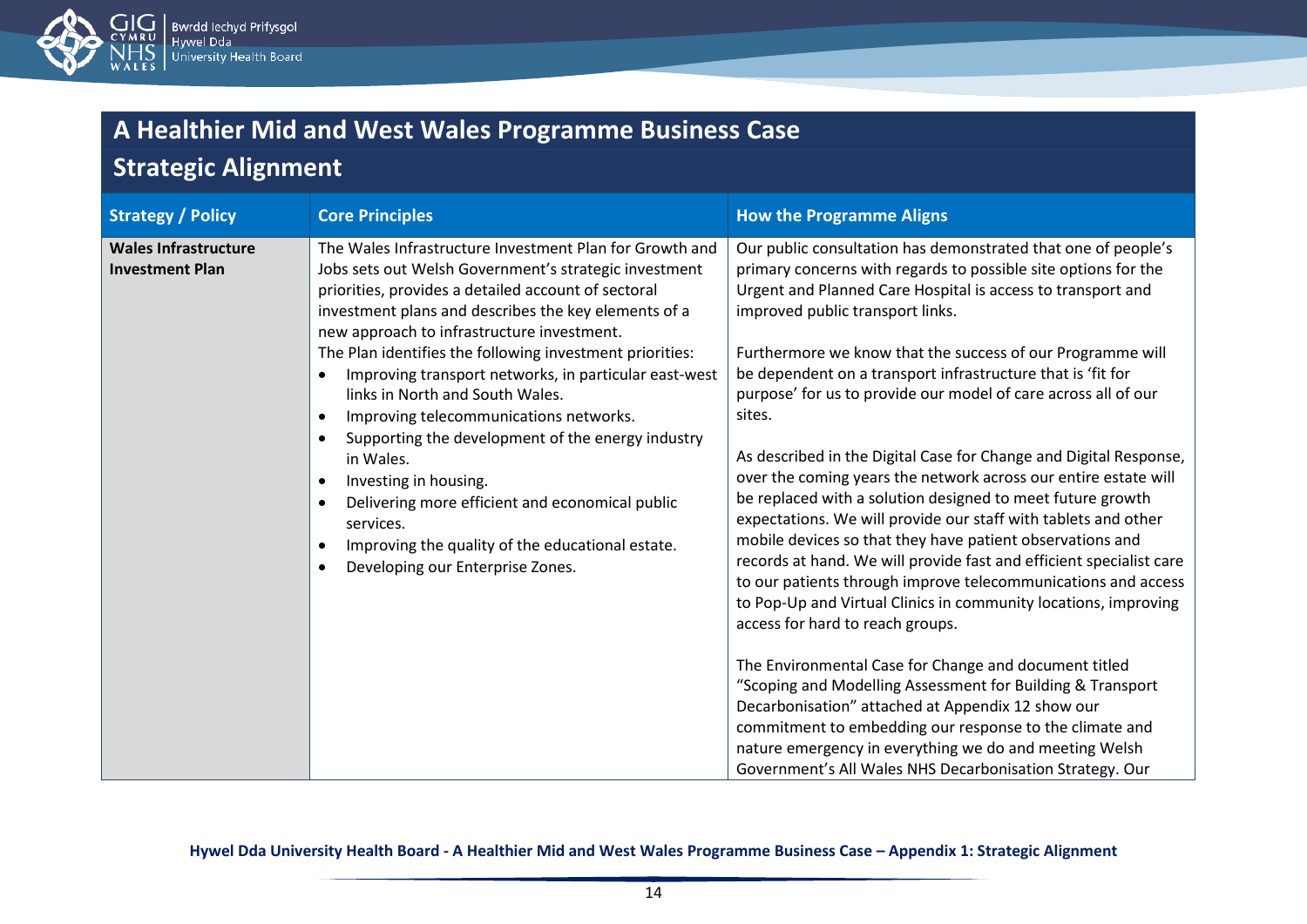

### **Strategic Alignment**

| <b>Strategy / Policy</b>        | <b>Core Principles</b>                                                                                                   | <b>How the Programme Aligns</b>                                                                                                                                                                                                                                                                                                                                                                                                                                                                                                                     |
|---------------------------------|--------------------------------------------------------------------------------------------------------------------------|-----------------------------------------------------------------------------------------------------------------------------------------------------------------------------------------------------------------------------------------------------------------------------------------------------------------------------------------------------------------------------------------------------------------------------------------------------------------------------------------------------------------------------------------------------|
|                                 |                                                                                                                          | Action Plan will form a 'route map' to us being a carbon neutral<br>organisation by 2030.                                                                                                                                                                                                                                                                                                                                                                                                                                                           |
|                                 |                                                                                                                          | In line with the Well-being of Future Generations (Wales) Act<br>2015, we will aim to maximise the long-term socio-economic<br>impacts of the Programme and opportunities to achieve our<br>socio-economic duty. The Swansea Bay City Deal - where the UK<br>and Welsh Governments signed a deal which will bring<br>investment of £241m and create 9,000 jobs - shows the<br>potential for our Programme and its investments to break<br>negative cycles in our communities through investment,<br>employment opportunities and improved services. |
| <b>Informed Health and Care</b> | This strategy outlines how we will use technology and                                                                    | The Digital Strategy attached at Appendix 11 outlines how key                                                                                                                                                                                                                                                                                                                                                                                                                                                                                       |
| <b>Wales</b>                    | greater access to information to help improve the health<br>and well-being of the people of Wales. It describes a        | challenges will be addressed within the period 2020-2025, which<br>includes increased well-being, creating greater ownership of                                                                                                                                                                                                                                                                                                                                                                                                                     |
|                                 | Wales where citizens have more control of their health                                                                   | health care and information by empowering patients to actively                                                                                                                                                                                                                                                                                                                                                                                                                                                                                      |
|                                 | and social care, can access their information and interact                                                               | manage their health and care, providing quality acute care                                                                                                                                                                                                                                                                                                                                                                                                                                                                                          |
|                                 | with services online as easily as they do with other public<br>sectors or other aspects of their lives, promoting equity | across the University Health Board area through a digitally<br>enabled workforce, and providing care closer to home.                                                                                                                                                                                                                                                                                                                                                                                                                                |
|                                 | between those that provide and those that use our                                                                        |                                                                                                                                                                                                                                                                                                                                                                                                                                                                                                                                                     |
|                                 | services in line with prudent healthcare and sustainable                                                                 | It shows how we will improve telecommunication through                                                                                                                                                                                                                                                                                                                                                                                                                                                                                              |
|                                 | social services:                                                                                                         | access to Pop-Up and Virtual Clinics at locations outside the                                                                                                                                                                                                                                                                                                                                                                                                                                                                                       |
|                                 | 1. Information for You                                                                                                   | University Health Board and provide fast and efficient specialist                                                                                                                                                                                                                                                                                                                                                                                                                                                                                   |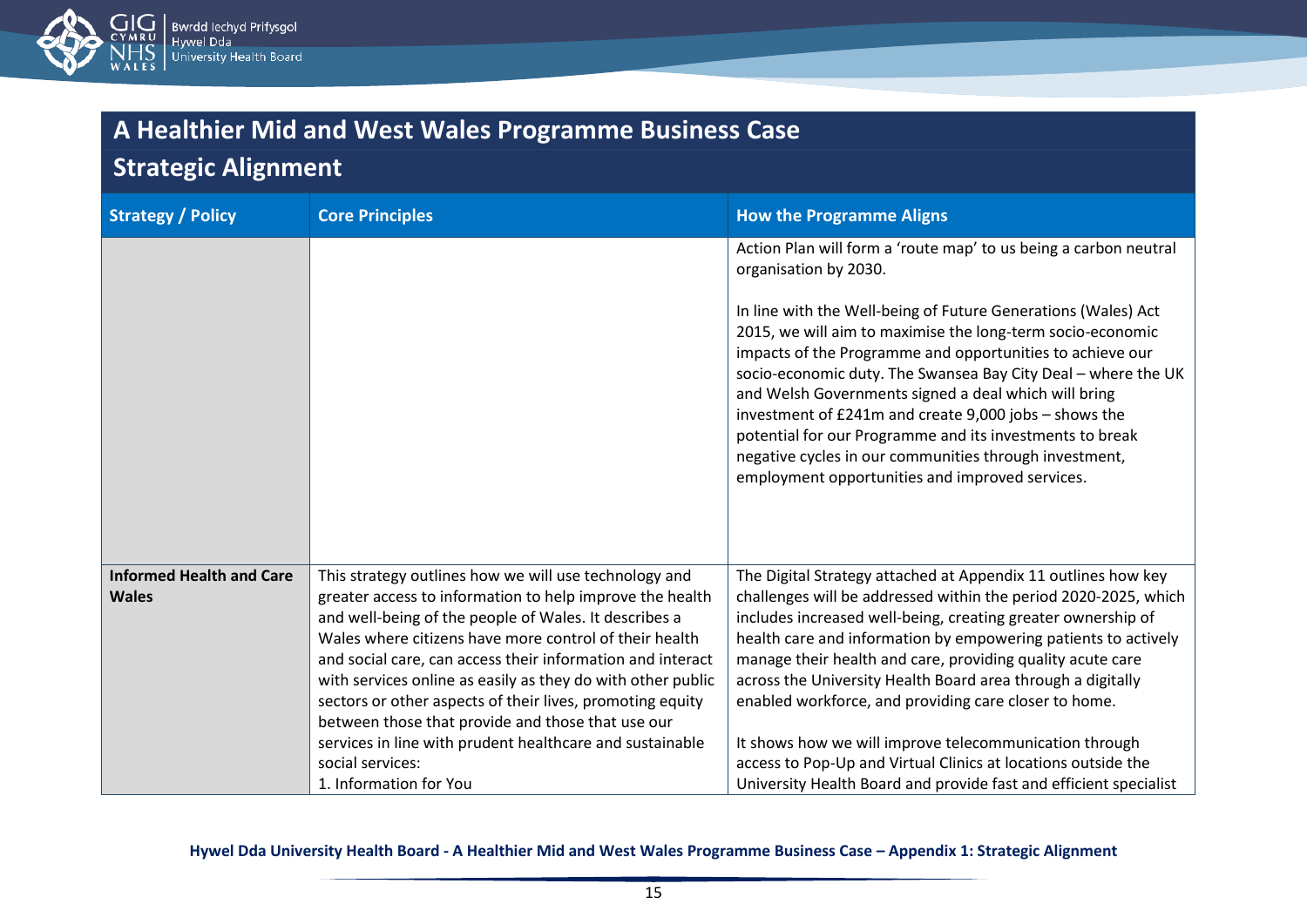

### **Strategic Alignment**

| <b>Strategy / Policy</b>            | <b>Core Principles</b>                                                                                                                                                          | <b>How the Programme Aligns</b>                                                                                                                                                                                                                                                                                                                                                       |
|-------------------------------------|---------------------------------------------------------------------------------------------------------------------------------------------------------------------------------|---------------------------------------------------------------------------------------------------------------------------------------------------------------------------------------------------------------------------------------------------------------------------------------------------------------------------------------------------------------------------------------|
|                                     | 2. Supporting Professionals<br>3. Improvement & Innovation<br>4. A Planned Future                                                                                               | care to our patients into community locations through the use of<br>high-speed network connectivity on an everyday basis.                                                                                                                                                                                                                                                             |
|                                     |                                                                                                                                                                                 | It supports professionals through the use of tablets and other<br>mobile devices, making patient records easily obtainable and the<br>distribution of information efficient and accessible through a<br>Cloud Enabled network.                                                                                                                                                        |
|                                     |                                                                                                                                                                                 | We want to create a Digital Ecosystem that will be run in<br>partnership, bringing together partners from health and social<br>care, industry, academia, local authority and third sector<br>organisations. Our foundational concepts are to have Digital<br>Homes, Digital Wards, Digital Hospital and Digital Communities<br>which will allow us to progress, improve and innovate. |
| <b>Delivering Digital Inclusion</b> | To ensure that everyone who wants to can get online,                                                                                                                            | Our vision is to become the most digitally integrated care                                                                                                                                                                                                                                                                                                                            |
| - Welsh Government                  | protect themselves and their friends and families online<br>and do more online to fully benefit from the<br>opportunities the internet and other digital technologies<br>offer. | organisation in NHS Wales which will enable the delivery of<br>patient-centred high quality, safe and sustainable care to our<br>community.                                                                                                                                                                                                                                           |
|                                     |                                                                                                                                                                                 | Our mission is to empower patients and staff to securely access<br>information anytime, anyplace, on any device.                                                                                                                                                                                                                                                                      |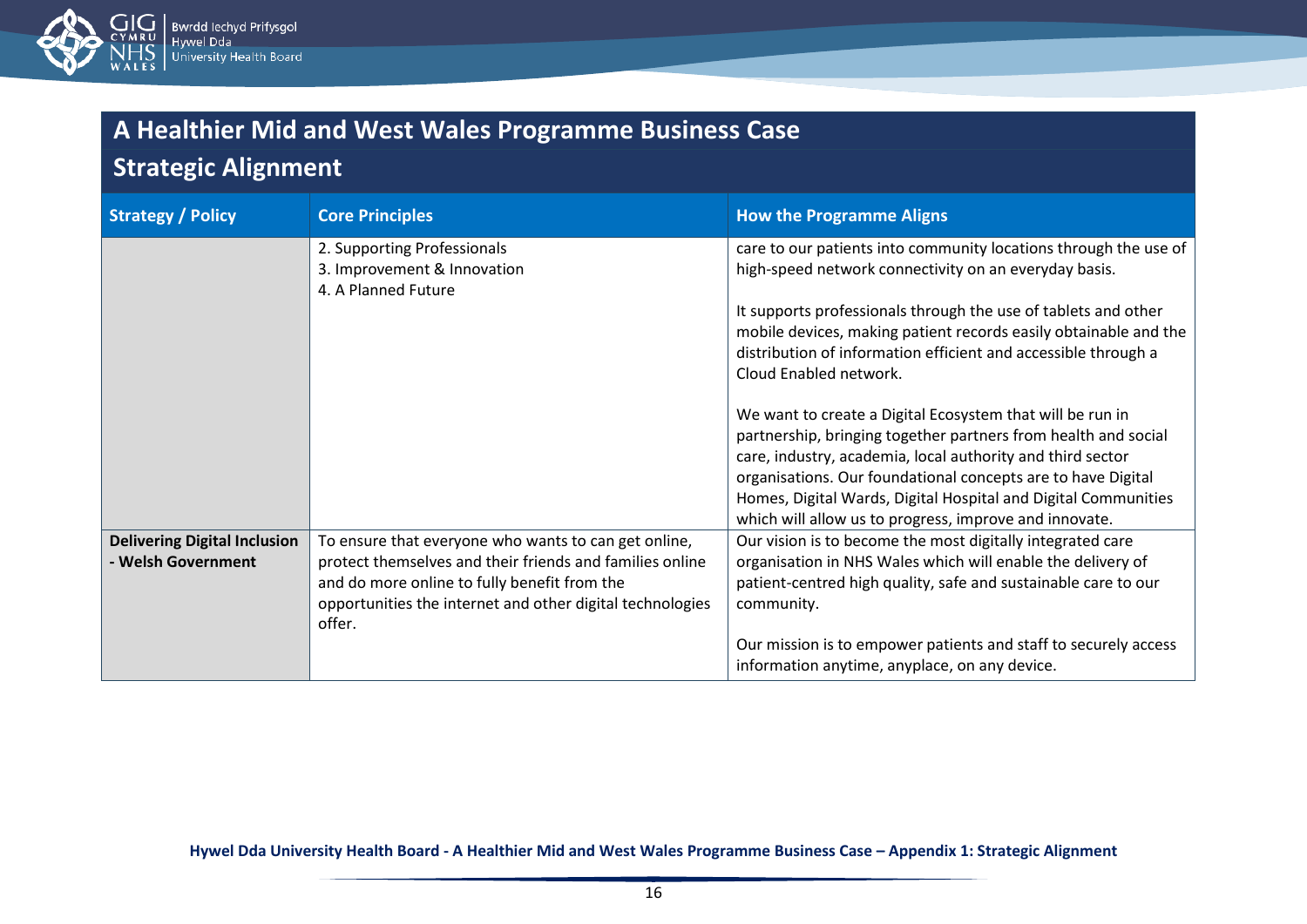

### **Strategic Alignment**

| <b>Strategy / Policy</b>                   | <b>Core Principles</b>                                                                                                                                                                                                                                                                                                                                                                                                                                                                                                                                                                      | <b>How the Programme Aligns</b>                                                                                                                                                                                                                                                                                                                                                                                                                                                                                                                                                                                                        |
|--------------------------------------------|---------------------------------------------------------------------------------------------------------------------------------------------------------------------------------------------------------------------------------------------------------------------------------------------------------------------------------------------------------------------------------------------------------------------------------------------------------------------------------------------------------------------------------------------------------------------------------------------|----------------------------------------------------------------------------------------------------------------------------------------------------------------------------------------------------------------------------------------------------------------------------------------------------------------------------------------------------------------------------------------------------------------------------------------------------------------------------------------------------------------------------------------------------------------------------------------------------------------------------------------|
| <b>Digital First - Welsh</b><br>Government | Digital Transformation forms a central part of Welsh<br>Government's plans to make public services more<br>meaningful to users by helping the public sector to<br>provide excellent online digital services to the people and<br>businesses of Wales.                                                                                                                                                                                                                                                                                                                                       | We will deliver a Digital Health Board, providing exceptional<br>care, quality and safety for our patients, a single view of<br>information for our clinicians, with collaboration at our core.<br>We will be establishing a Digital Inclusion programme which will<br>be fair reaching in looking to bring patients and citizens into the<br>design of new and emerging digital technologies through a "user<br>centred design" approach.                                                                                                                                                                                             |
| A Living Language 2012-17                  | Welsh Government's vision is to see 1 million Welsh<br>speakers by 2050 through:<br>an increase in the number of people who both speak<br>and use the language<br>more opportunities for people to use Welsh<br>an increase in people's confidence and fluency in the<br>language<br>an increase in people's awareness of the value of<br>Welsh, both as part of our national heritage and as a<br>useful skill in modern life<br>the strengthening of the position of the Welsh<br>language in our communities<br>strong representation of the Welsh language<br>throughout digital media. | We have a Welsh Language duty to support the Government<br>with this goal.<br>As noted in our Equalities and Health Impact Assessment, we are<br>committed to providing ongoing assurance that there will be no<br>potential for discrimination against groups of people with<br>protected characteristics, including language.<br>We have a team which focuses on the promotion and translation<br>of the Welsh Language.<br>Our recently approved Bilingual Skills Policy shows our aims and<br>how we are committed to achieving them.<br>As per the Welsh Language Standards, all our public facing<br>digital media is bilingual. |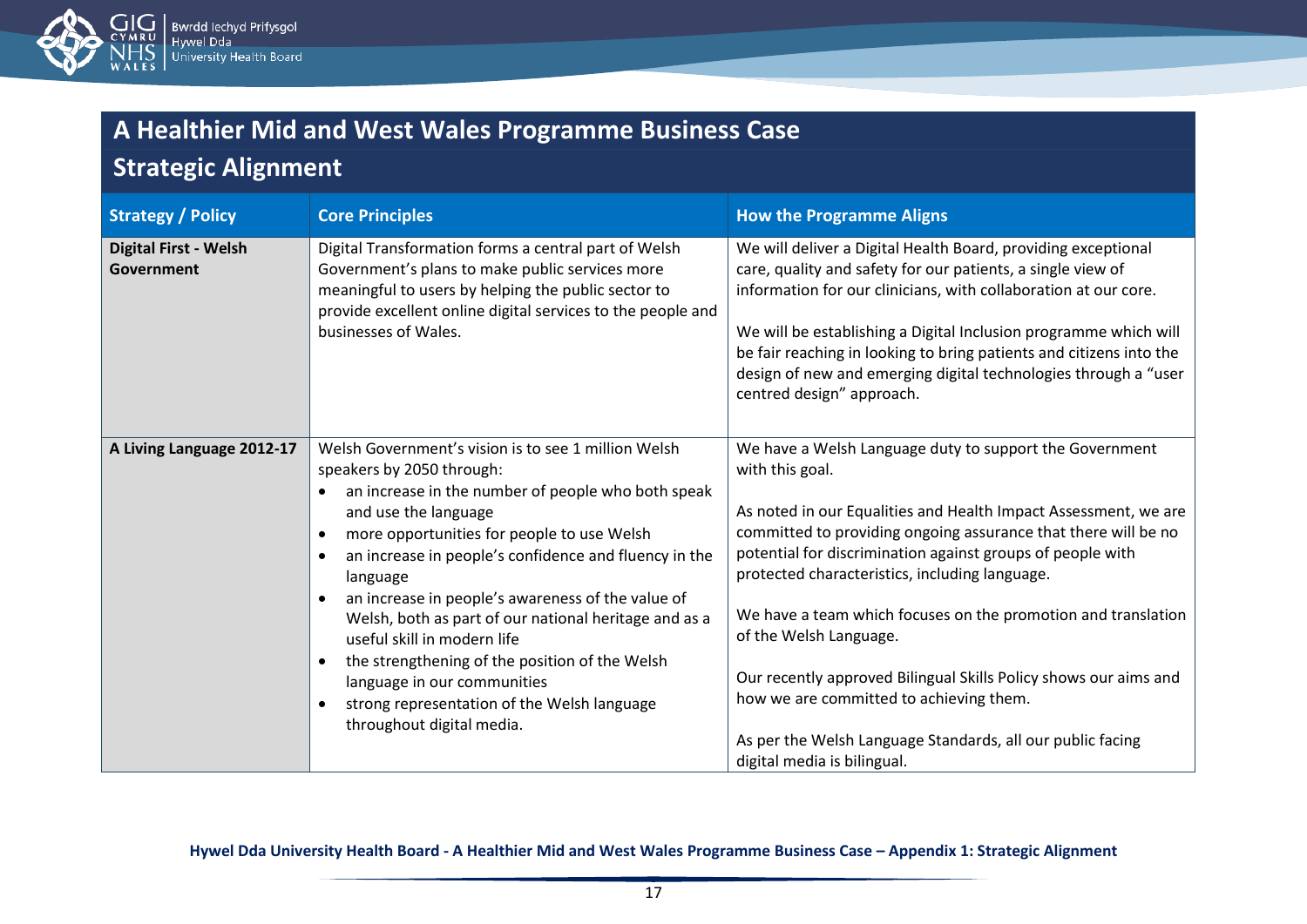

### **Strategic Alignment**

| <b>Strategy / Policy</b>          | <b>Core Principles</b>                                                                                           | <b>How the Programme Aligns</b>                                                                                                                                                 |
|-----------------------------------|------------------------------------------------------------------------------------------------------------------|---------------------------------------------------------------------------------------------------------------------------------------------------------------------------------|
|                                   |                                                                                                                  | For staff we have a comprehensive page on our intranet, we<br>form part of the corporate induction and we hold Welsh<br>language awareness sessions with teams and departments. |
| The Environment (Wales)           | The Environment (Wales) Act 2016 puts in place the                                                               | The University Health Board is committed to meeting the                                                                                                                         |
| Act                               | legislation needed to plan and manage Wales' natural<br>resources in a more proactive, sustainable and joined-up | aspirations of the Environment (Wales) Act and to supporting<br>Welsh Government in achieving the commitments made in                                                           |
| <b>Prosperity for All - A Low</b> | way. It seeks to position Wales as a low carbon, green                                                           | Prosperity for All - A Low Carbon Wales, Prosperity for All - A                                                                                                                 |
| <b>Carbon Wales</b>               | economy, ready to adapt to the impact of climate                                                                 | climate conscious Wales and the NHS Wales Decarbonisation                                                                                                                       |
|                                   | change.                                                                                                          | <b>Strategic Delivery Plan.</b>                                                                                                                                                 |
| <b>Prosperity for All - A</b>     |                                                                                                                  |                                                                                                                                                                                 |
| climate conscious Wales           | Relevant sections of the Act are:                                                                                | The document attached at Appendix 12 - Hywel Dda University                                                                                                                     |
| <b>NHS Wales</b>                  | § Part 1: Sustainable management of natural resources in<br>a more proactive, sustainable and joined-up way      | Health Board Scoping and modelling assessment for building &<br>transport decarbonisation (October 2011) sets out how we will                                                   |
| <b>Decarbonisation Strategic</b>  | § Part 2: Climate change - provides Welsh Ministers with                                                         | address the NHS Wales Decarbonisation Strategic Delivery Plan                                                                                                                   |
| <b>Delivery Plan</b>              | powers to put in place statutory emission reduction                                                              | and develop our Action Plans, to be committed to two-yearly                                                                                                                     |
|                                   | targets, including at least an 80% reduction in emissions                                                        | and reflected in our Integrated Medium-Term Plans.                                                                                                                              |
|                                   | by 2050 and carbon budgeting to support their delivery.                                                          |                                                                                                                                                                                 |
|                                   |                                                                                                                  | It also describes the Next Steps we will take in terms of:                                                                                                                      |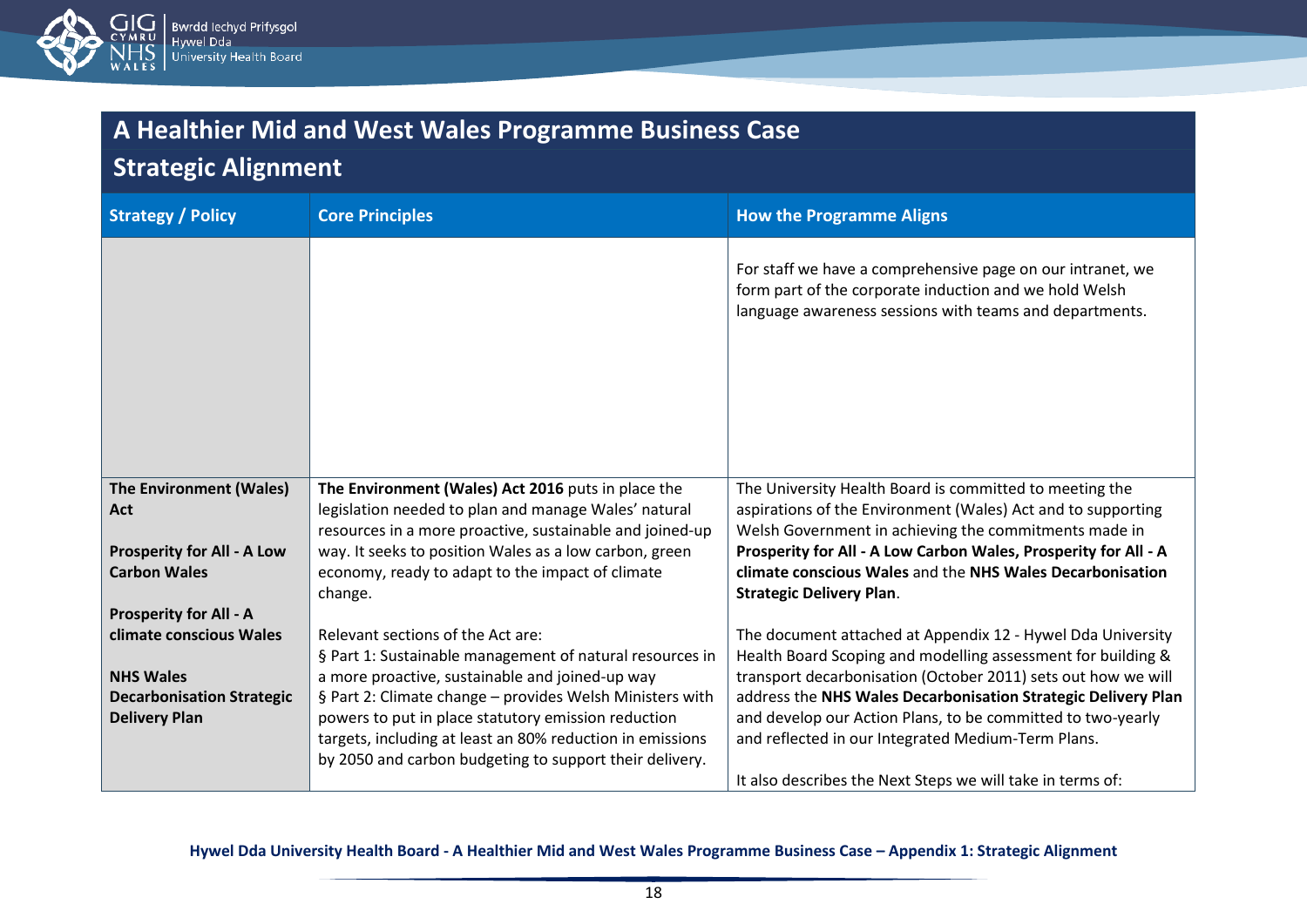

# **Strategic Alignment**

| <b>Strategy / Policy</b>                             | <b>Core Principles</b>                                                                                                                                                                                                                                                                                                                                                                                                                                                                                                                                                                                                                                                                                                                                                  | <b>How the Programme Aligns</b>                                                                                                                                                                                                                                                                                                                                                                                         |
|------------------------------------------------------|-------------------------------------------------------------------------------------------------------------------------------------------------------------------------------------------------------------------------------------------------------------------------------------------------------------------------------------------------------------------------------------------------------------------------------------------------------------------------------------------------------------------------------------------------------------------------------------------------------------------------------------------------------------------------------------------------------------------------------------------------------------------------|-------------------------------------------------------------------------------------------------------------------------------------------------------------------------------------------------------------------------------------------------------------------------------------------------------------------------------------------------------------------------------------------------------------------------|
|                                                      | This sets a clear pathway for decarbonisation and<br>provides certainty and clarity for business and<br>investment.<br>Prosperity for All - A Low Carbon Wales (2019) sets out<br>Wales' commitment to tackling climate change.<br>Prosperity for All - A climate conscious Wales (2019)<br>details how Welsh Government will take action to:<br>Protect people, communities, buildings and<br>$\bullet$<br>infrastructure from flooding.<br>Protect water supplies from drought and low river<br>flows.<br>Tackle land management practices that exacerbate<br>$\bullet$<br>climate risks.<br>Manage risks to ecosystems and agricultural<br>businesses.<br>The Decarbonisation Strategic Delivery Plan (2021) sets<br>out 46 initiatives for decarbonising NHS Wales. | Governance.<br>$\bullet$<br>Resource.<br>Holistic approach to decarbonisation.<br>Taking action (in the near term).<br>$\bullet$<br>Integrating low carbon into financial decisions.<br>Development of the Programme described in this PBC through<br>OBC, procurement and FBC stages will be both informed by and<br>integral to the actions we take to meet the NHS Wales<br>Decarbonisation Strategic Delivery Plan. |
| <b>Regional</b>                                      |                                                                                                                                                                                                                                                                                                                                                                                                                                                                                                                                                                                                                                                                                                                                                                         |                                                                                                                                                                                                                                                                                                                                                                                                                         |
| <b>Regional Employment and</b><br><b>Skills Plan</b> | The Plan informs and supports Welsh Government's<br>strategic approach to the delivery of employment and<br>skills provision in conjunction with the other two<br>Regional Skills Partnerships in Wales.                                                                                                                                                                                                                                                                                                                                                                                                                                                                                                                                                                | We will utilise the work undertaken by the RLSP team including<br>data being generated on the impact of Covid 19 pandemic for<br>future skills needs.                                                                                                                                                                                                                                                                   |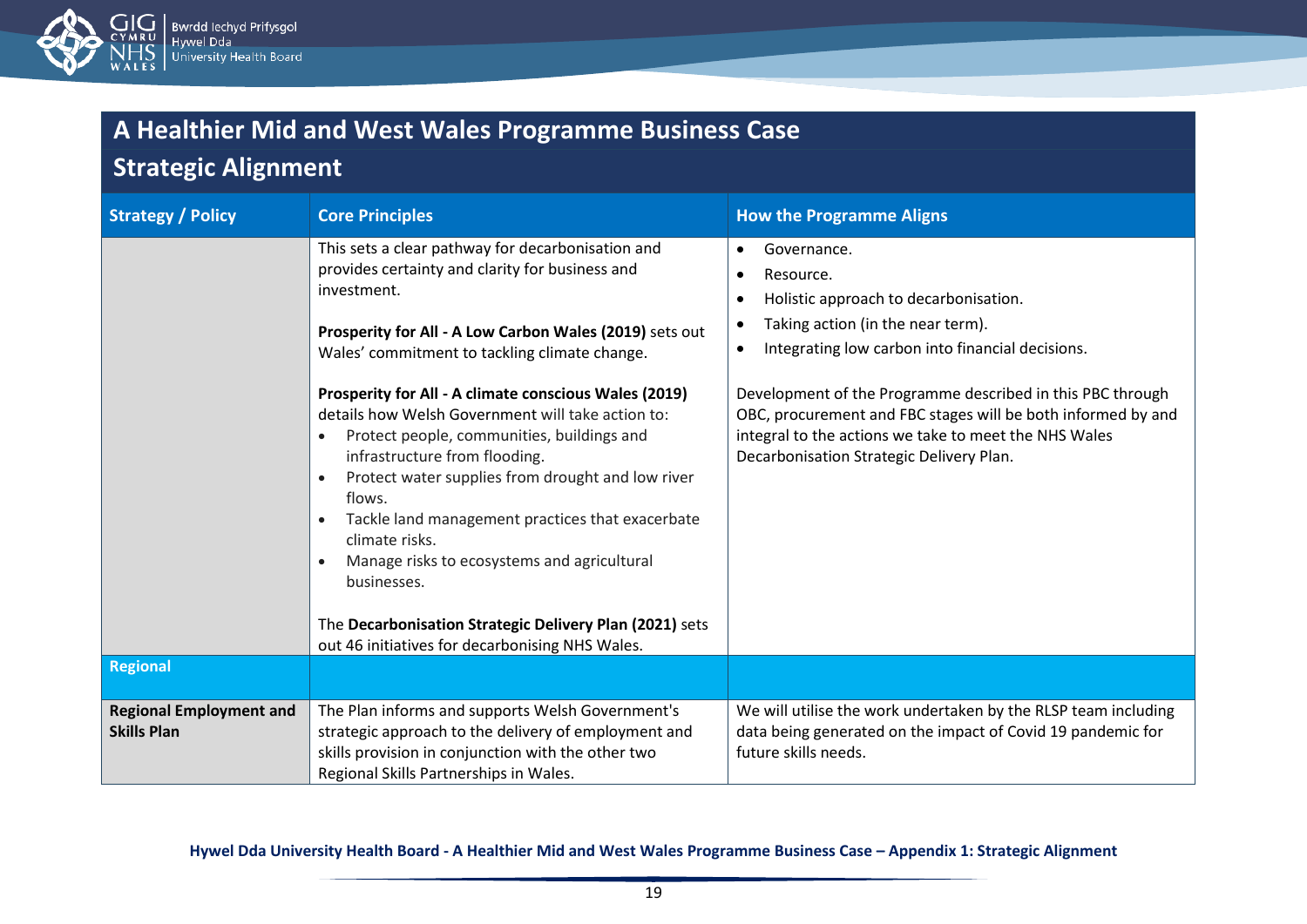

### **Strategic Alignment**

| <b>Strategy / Policy</b>                          | <b>Core Principles</b>                                                                                                                                                                                                                                                                                                                                                    | <b>How the Programme Aligns</b>                                                                                                                                                                                                                                                                                                                                                                                                                                                                                                                                                                                                                                                                                                                |
|---------------------------------------------------|---------------------------------------------------------------------------------------------------------------------------------------------------------------------------------------------------------------------------------------------------------------------------------------------------------------------------------------------------------------------------|------------------------------------------------------------------------------------------------------------------------------------------------------------------------------------------------------------------------------------------------------------------------------------------------------------------------------------------------------------------------------------------------------------------------------------------------------------------------------------------------------------------------------------------------------------------------------------------------------------------------------------------------------------------------------------------------------------------------------------------------|
| <b>West Wales Population</b><br><b>Assessment</b> | The West Wales Carer Partnership (WWCP) has a<br>statutory duty to publish a Population Assessment and<br>Area Plan every five years. Robust population<br>assessments are a statutory requirement of the Social<br>Services and Well-being (Wales) Act 2014 and are an<br>essential basis for planning the integration of health and<br>care services with our partners. | The WWCP is our Regional Partnership Board within West Wales<br>and the mechanism through which we identify opportunities to<br>plan integrate our health and care services with<br>Carmarthenshire County Council, Ceredigion County Council,<br>and Pembrokeshire County Council. The WWCP also includes<br>representatives of the third and independent sector and<br>oversees the allocation of most joint funding provided by Welsh<br>Government (including Integrated Care Fund and<br>Transformation funding).                                                                                                                                                                                                                         |
|                                                   |                                                                                                                                                                                                                                                                                                                                                                           | We are working closely with the WWCP to refresh the<br>Population Assessment for publication in Spring 2022. This will<br>inform the development of the West Wales Area Plan which is<br>due for publication in Spring 2023. Detailed consideration of the<br>health needs of our population has informed the work of our<br>Transforming Clinical Services Programme, and we have referred<br>to the findings of the West Wales Population Assessment in<br>particular. Our assessment has included the needs of our current<br>population, but also detailed consideration about our future<br>needs, based on projections. To read more about the needs of<br>our population please read our technical document<br>(http://bit.ly/2ILozMP). |
| <b>Public Service Boards Local</b>                | The Public Service Boards are statutory partnerships                                                                                                                                                                                                                                                                                                                      | The University Health Board, as a statutory partner of each PSB                                                                                                                                                                                                                                                                                                                                                                                                                                                                                                                                                                                                                                                                                |
| <b>Assessment of Well-being</b>                   | bringing together named public bodies and wider                                                                                                                                                                                                                                                                                                                           | in the Hywel Dda area, works closely on the development of the                                                                                                                                                                                                                                                                                                                                                                                                                                                                                                                                                                                                                                                                                 |
| and PSB Well-being Plans                          | partners to work collaboratively to improve the social                                                                                                                                                                                                                                                                                                                    | Well-being Assessments and Well-being Plans published by PSBs                                                                                                                                                                                                                                                                                                                                                                                                                                                                                                                                                                                                                                                                                  |
| and Objectives                                    | environmental, cultural and economic well-being in                                                                                                                                                                                                                                                                                                                        | every five years. The Well-being Assessment is currently being                                                                                                                                                                                                                                                                                                                                                                                                                                                                                                                                                                                                                                                                                 |
|                                                   | Wales. Their work also supports longer term population                                                                                                                                                                                                                                                                                                                    | revised and a new Assessment will be published in Spring 2022                                                                                                                                                                                                                                                                                                                                                                                                                                                                                                                                                                                                                                                                                  |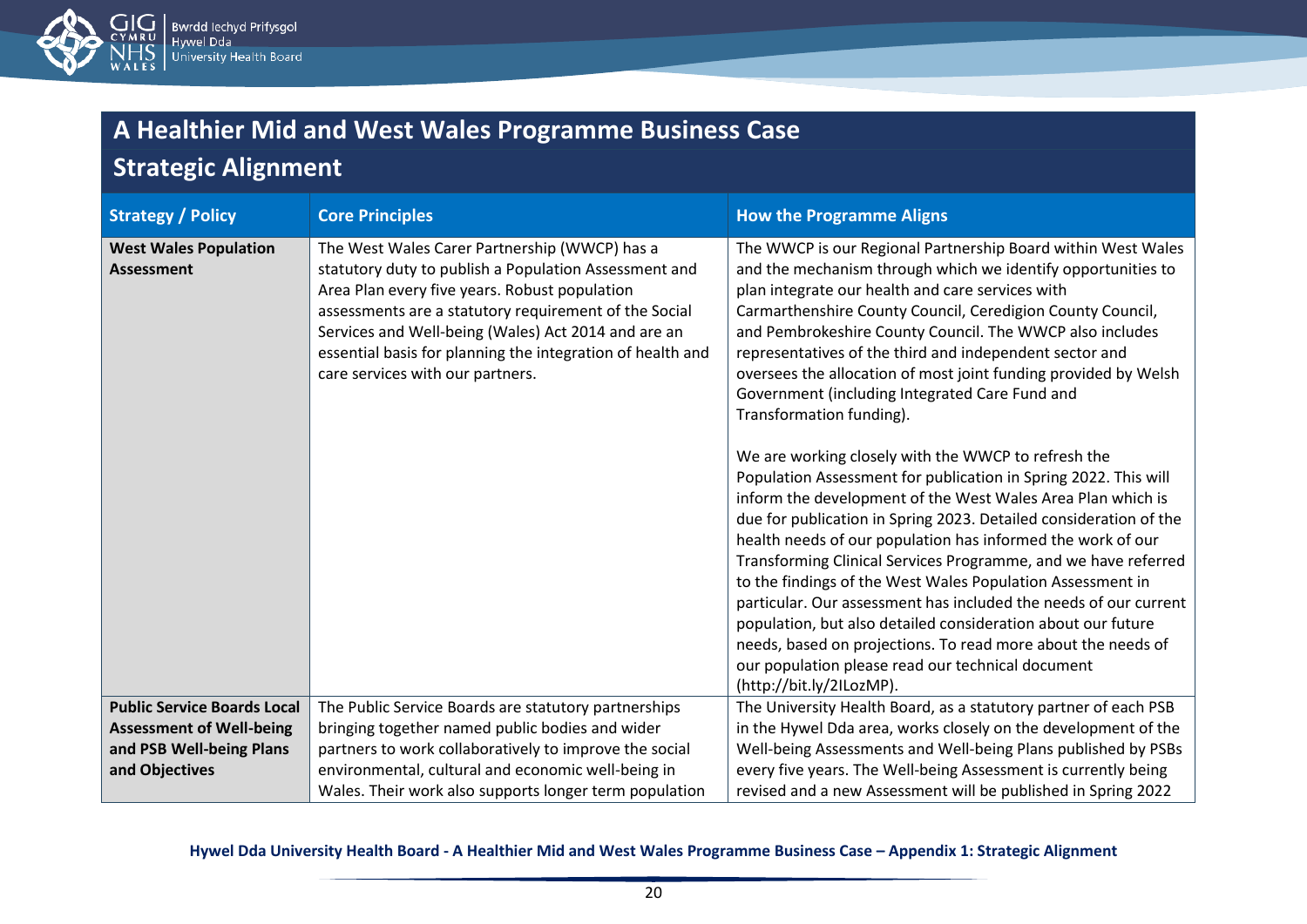

# **Strategic Alignment**

| <b>Strategy / Policy</b>    | <b>Core Principles</b>                                                                                                                                                                                                                                                                                                                                                                                                                                                                                                                                                                              | <b>How the Programme Aligns</b>                                                                                                                                                                                                                                                                                                                                                                                                                                                                                                                                                                                   |
|-----------------------------|-----------------------------------------------------------------------------------------------------------------------------------------------------------------------------------------------------------------------------------------------------------------------------------------------------------------------------------------------------------------------------------------------------------------------------------------------------------------------------------------------------------------------------------------------------------------------------------------------------|-------------------------------------------------------------------------------------------------------------------------------------------------------------------------------------------------------------------------------------------------------------------------------------------------------------------------------------------------------------------------------------------------------------------------------------------------------------------------------------------------------------------------------------------------------------------------------------------------------------------|
|                             | health and well-being through a number of well-being<br>objectives and actions which are agreed as part of the<br>PSB Well-being Plans produced every five years.                                                                                                                                                                                                                                                                                                                                                                                                                                   | which will inform the development of a new PSB Well-being Plan<br>and Objectives which are due for publication in Spring 2023.<br>Executive Directors and Officers of the University Health Board<br>formally review the Well-being Assessments and Well-being<br>Plans through ongoing consultation and latterly in University<br>Health Board Committee and governance arrangements to<br>ensure formal University Health Board endorsement of PSB<br>plans. These arrangements are used to ensure synergy between<br>wider public sector commitments and the specific plans of the<br>University Health Board. |
| <b>West Wales Area Plan</b> | The West Wales Area Plan is published by the West<br>Wales Care Partnership (the Regional Partnership Board<br>within the Hywel Dda area) and sets out how the<br>statutory partners will work together to deliver the care<br>and support needs for:<br>Older people.<br>$\bullet$<br>People with physical disabilities.<br>$\bullet$<br>People with sensory impairment.<br>$\bullet$<br>Carers.<br>$\bullet$<br>Children and young people.<br>$\bullet$<br>People with learning disabilities and autism.<br>$\bullet$<br>People with mental health and substance misuse<br>$\bullet$<br>problems. | The West Wales Area Plan 2018-2023 was been produced jointly<br>by the University Health Board, the three Local Authorities and<br>other partners in the region. This collaborative approach will<br>continue as we work to refresh the Area Plan, based on the<br>publication of the updated Population Assessment in Spring<br>2022. The Area Plan outlines how we will deliver against our<br>shared objectives, ensuring that we achieve consistency across<br>the region and develop integrated and sustainable care and<br>support to people in West Wales.                                                 |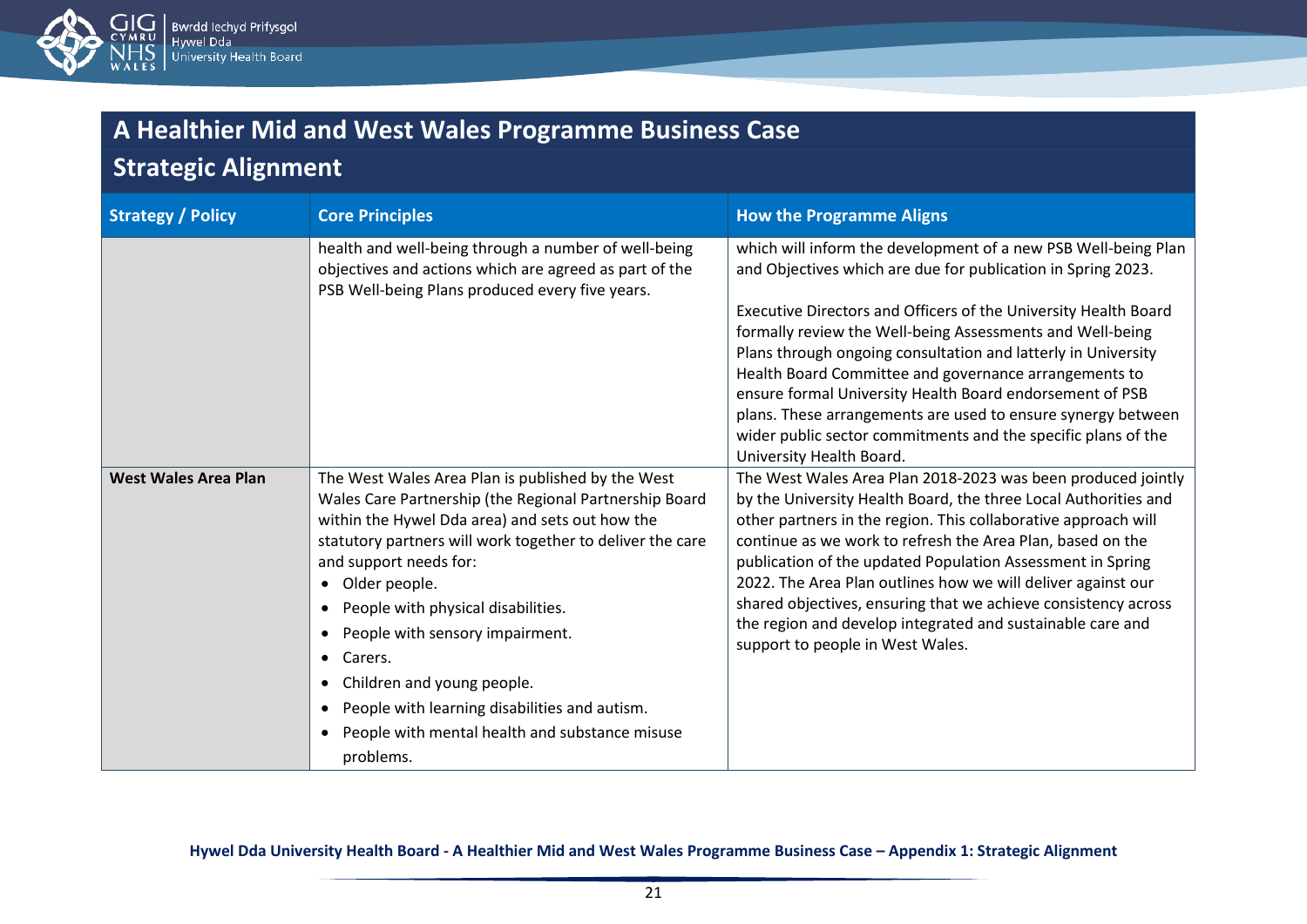

### **Strategic Alignment**

| <b>Strategy / Policy</b>         | <b>Core Principles</b>                                                                                                                                                                                                                                                                                                                                                                                                                                                                                                                                                                                                                 | <b>How the Programme Aligns</b>                                                                                                                                                                                                                                                                                                                                                                                                                                                                                                                                                                                                                                                                                                                                                                   |
|----------------------------------|----------------------------------------------------------------------------------------------------------------------------------------------------------------------------------------------------------------------------------------------------------------------------------------------------------------------------------------------------------------------------------------------------------------------------------------------------------------------------------------------------------------------------------------------------------------------------------------------------------------------------------------|---------------------------------------------------------------------------------------------------------------------------------------------------------------------------------------------------------------------------------------------------------------------------------------------------------------------------------------------------------------------------------------------------------------------------------------------------------------------------------------------------------------------------------------------------------------------------------------------------------------------------------------------------------------------------------------------------------------------------------------------------------------------------------------------------|
|                                  | People who are subjected to sexual violence,<br>$\bullet$<br>domestic abuse and violence against women.                                                                                                                                                                                                                                                                                                                                                                                                                                                                                                                                |                                                                                                                                                                                                                                                                                                                                                                                                                                                                                                                                                                                                                                                                                                                                                                                                   |
| <b>Regional Carers' Strategy</b> | The Regional Carers' Strategy was developed by the West<br>Wales Carers Development Group and published by the<br>West Wales Care Partnership in November 2020. The<br>WWCDG is a multi-agency group which has actively<br>encouraged feedback from Carers and organisations<br>supporting Carers in West Wales. The Strategy sets out<br>four key priority areas:<br>Improve the early identification and self-<br>identification of Carers including Young Carers and<br>Young Adult Carers.<br>Ensure a range of services is available to support the<br>2.<br>well-being of Carers of all ages, in their life alongside<br>caring. | The University Health Board has been a key member of the West<br>Wales Carers Development Group and a senior officer chairs this<br>group. The University Health Board has established a specific<br>planning objective to align the regional priorities to University<br>Health Board action to improve outcomes for unpaid Carers.<br>Working in collaboration with the Regional Partnership Board,<br>we are committed to raising awareness of the needs of unpaid<br>Carers and delivering support for Carers in our communities in<br>new and innovative ways, and to ensuring that the needs of<br>Carers are considered at every stage of their health and social<br>care journey. This commitment has been, and will continue to<br>be, demonstrated in the development of the Programme. |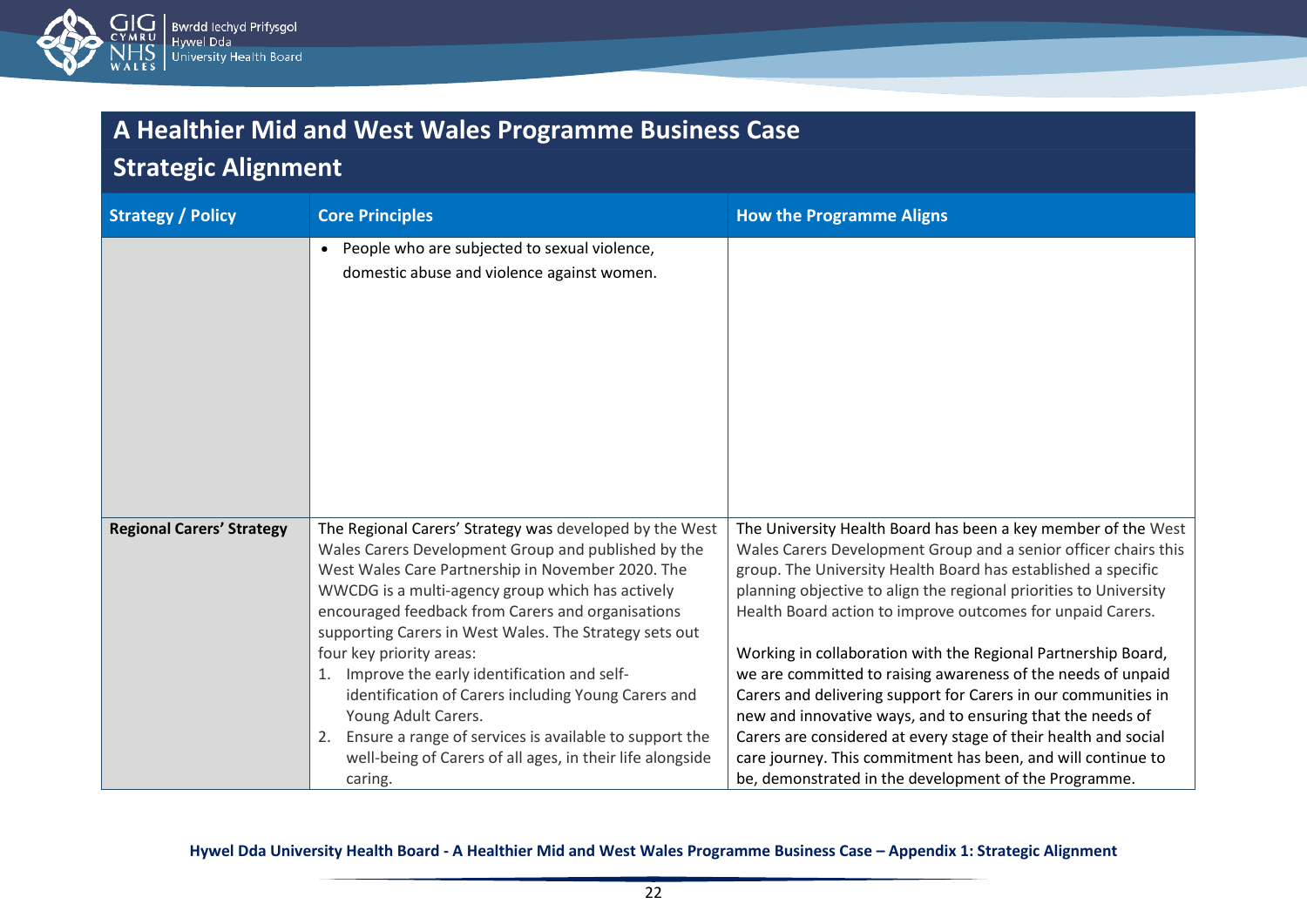

### **Strategic Alignment**

| Strategy / Policy | <b>Core Principles</b>                                                                                                                                 | <b>How the Programme Aligns</b> |
|-------------------|--------------------------------------------------------------------------------------------------------------------------------------------------------|---------------------------------|
|                   | Support Carers to access and maintain education,<br>3.<br>training and employment opportunities.<br>Support Carers to become digitally included.<br>4. |                                 |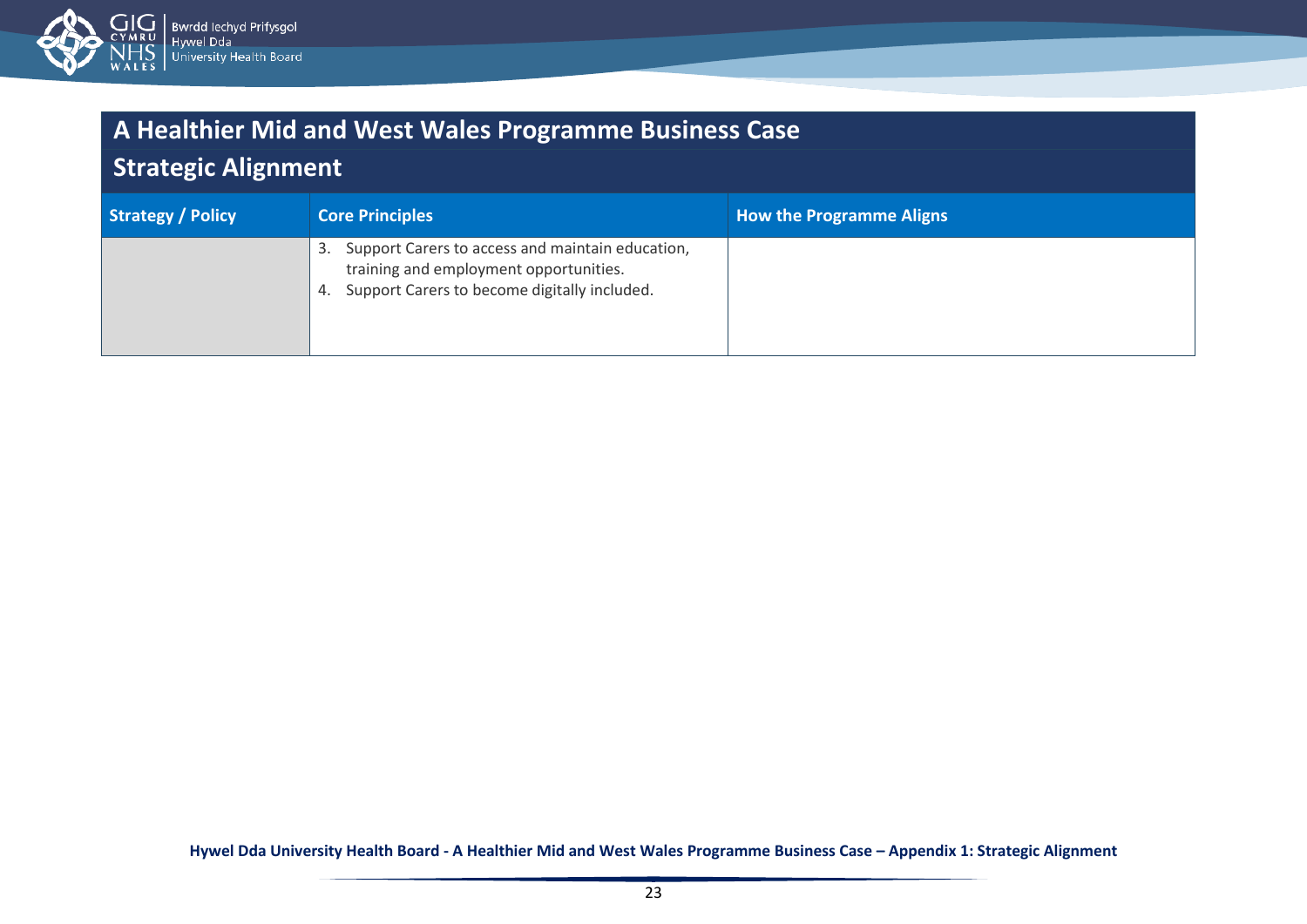

### **Strategic Alignment**

| <b>Strategy / Policy</b>                                                    | <b>Core Principles</b>                                                                                                                                                                                                     | <b>How the Programme Aligns</b>                                                                                                                           |
|-----------------------------------------------------------------------------|----------------------------------------------------------------------------------------------------------------------------------------------------------------------------------------------------------------------------|-----------------------------------------------------------------------------------------------------------------------------------------------------------|
| Swansea Bay City Region<br><b>Economic Regeneration</b><br>Strategy 2013-30 | The Economic Regeneration Strategy for Swansea Bay<br>aims to strengthen the economy and boost productivity<br>for the City Region area and sets out the Strategic<br>Framework for intervention through 5 Strategic Aims: | The Healthier Mid and West Wales Programme has strong links<br>with, and is complementary to, the two Regional Growth Deals<br>within Mid and West Wales. |
|                                                                             | • Business Growth, Retention and Specialisation.                                                                                                                                                                           | The Healthier Mid and West Wales Programme will contribute                                                                                                |
|                                                                             | • Skilled and Ambition for long term success.<br>• Maximum job creation for all.                                                                                                                                           | both directly and indirectly to the 5 Strategic Objectives of the<br>Swansea Bay City Region Economic Regeneration Strategy as                            |
|                                                                             | • Knowledge Economy and Innovation.                                                                                                                                                                                        | follows:                                                                                                                                                  |
|                                                                             | • Distinctive Places and Competitive Infrastructure.                                                                                                                                                                       | Business Growth and Specialisation - Use of local<br>$\bullet$                                                                                            |
|                                                                             |                                                                                                                                                                                                                            | businesses/partners, opportunities for start-ups and local                                                                                                |
|                                                                             |                                                                                                                                                                                                                            | communities in the design, build and operation of the new                                                                                                 |
|                                                                             |                                                                                                                                                                                                                            | build and repurposed sites.                                                                                                                               |
|                                                                             |                                                                                                                                                                                                                            | Skilled and ambitious for long term success - opportunities<br>$\bullet$                                                                                  |
|                                                                             |                                                                                                                                                                                                                            | for skills development, increasing skills levels across the                                                                                               |
|                                                                             |                                                                                                                                                                                                                            | region, training and education are a key part of the design of<br>our facilities.                                                                         |
|                                                                             |                                                                                                                                                                                                                            | Maximising job creation for all - creating new job                                                                                                        |
|                                                                             |                                                                                                                                                                                                                            | opportunities within the communities of the region.                                                                                                       |
|                                                                             |                                                                                                                                                                                                                            | Knowledge economy and innovation - Utilising the latest                                                                                                   |
|                                                                             |                                                                                                                                                                                                                            | innovations at the forefront of digital technology                                                                                                        |
|                                                                             |                                                                                                                                                                                                                            | developments to provide the best outcomes for people.                                                                                                     |
|                                                                             |                                                                                                                                                                                                                            | Distinctive places and competitive infrastructures - high<br>$\bullet$                                                                                    |
|                                                                             |                                                                                                                                                                                                                            | quality in design and operation of new and repurposed                                                                                                     |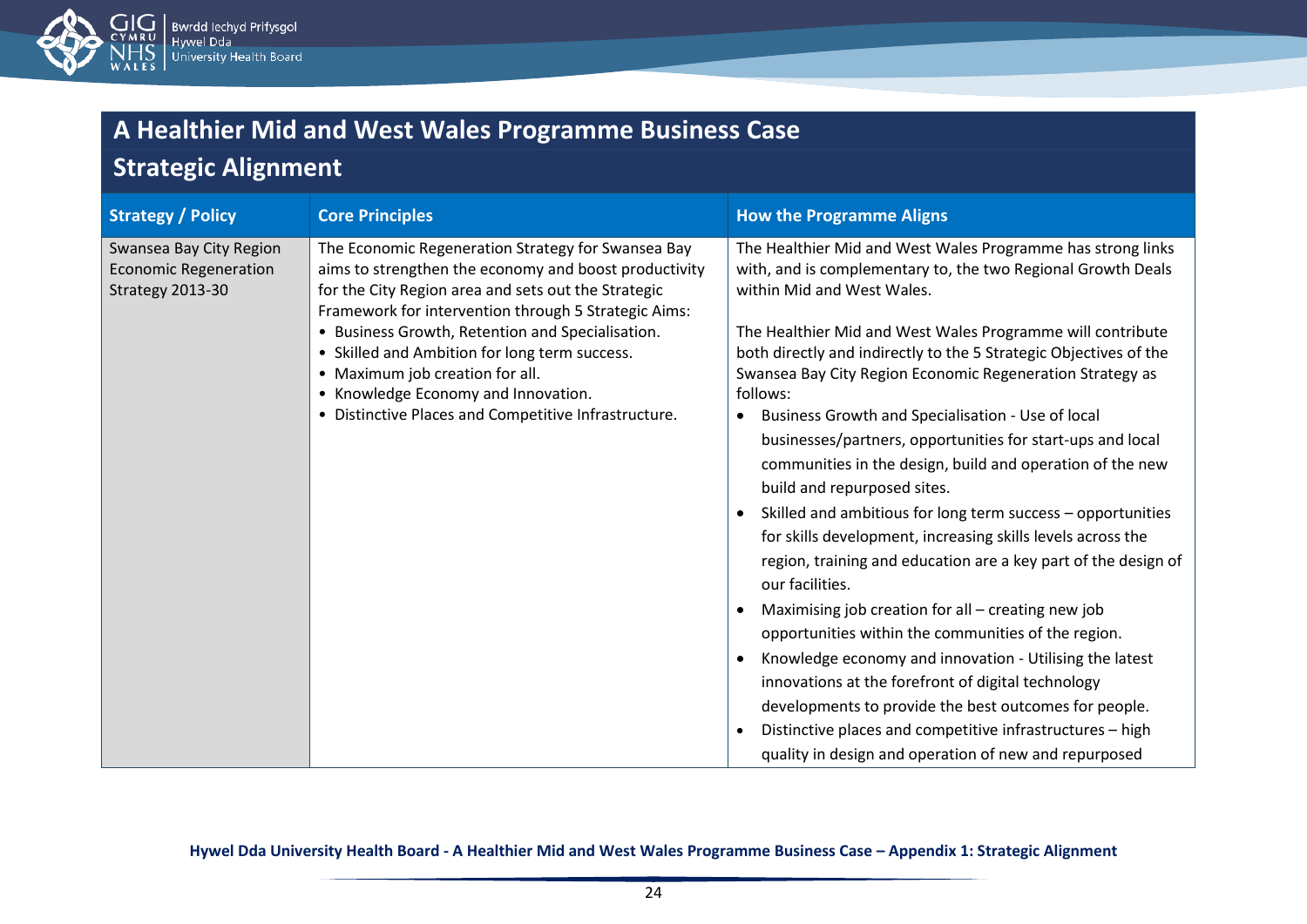

# **Strategic Alignment**

| <b>Strategy / Policy</b> | <b>Core Principles</b> | <b>How the Programme Aligns</b>                                                                                                                                                                                                                                                                                                                                                                                                                                                                                                                                                                                                                                                                                                                                                                                                                                                                                                                                                                                                                                                                                 |
|--------------------------|------------------------|-----------------------------------------------------------------------------------------------------------------------------------------------------------------------------------------------------------------------------------------------------------------------------------------------------------------------------------------------------------------------------------------------------------------------------------------------------------------------------------------------------------------------------------------------------------------------------------------------------------------------------------------------------------------------------------------------------------------------------------------------------------------------------------------------------------------------------------------------------------------------------------------------------------------------------------------------------------------------------------------------------------------------------------------------------------------------------------------------------------------|
|                          |                        | buildings.<br>The A Healthier Mid and West Wales Programme will also<br>support the headline investment objectives of the SBCD by<br>contributing to the creation and retention of jobs, generation of<br>additional GVA and attraction of significant investment to the<br>region.                                                                                                                                                                                                                                                                                                                                                                                                                                                                                                                                                                                                                                                                                                                                                                                                                             |
|                          |                        | There will also be direct synergies and linkages with the<br>following SBCD programmes and projects:<br>Digital Infrastructure Programme - the £55m programme<br>$\bullet$<br>will deliver the latest connectivity infrastructure throughout<br>the region ensuring that hard to reach communities will be<br>able to access high quality services. This will be a crucial<br>element in enabling the delivery of a social model for health<br>and ensuring accessibility for all to digital connectivity.<br>Skills and Talent Programme - the £30m programme will<br>$\bullet$<br>undertake a skills barometer for the region and create and<br>fund skills and training pathways in support of the identified<br>needs of the SBCD projects. The programme is being led by<br>the Regional Learning and Skills Partnership and could also<br>provide knowledge on the skills needs for the health sector.<br>Pentre Awel Well-being Village - this £200m project will<br>include life sciences research and assisted living units on one<br>site in Llanelli, alongside state-of-the-art leisure, well-being |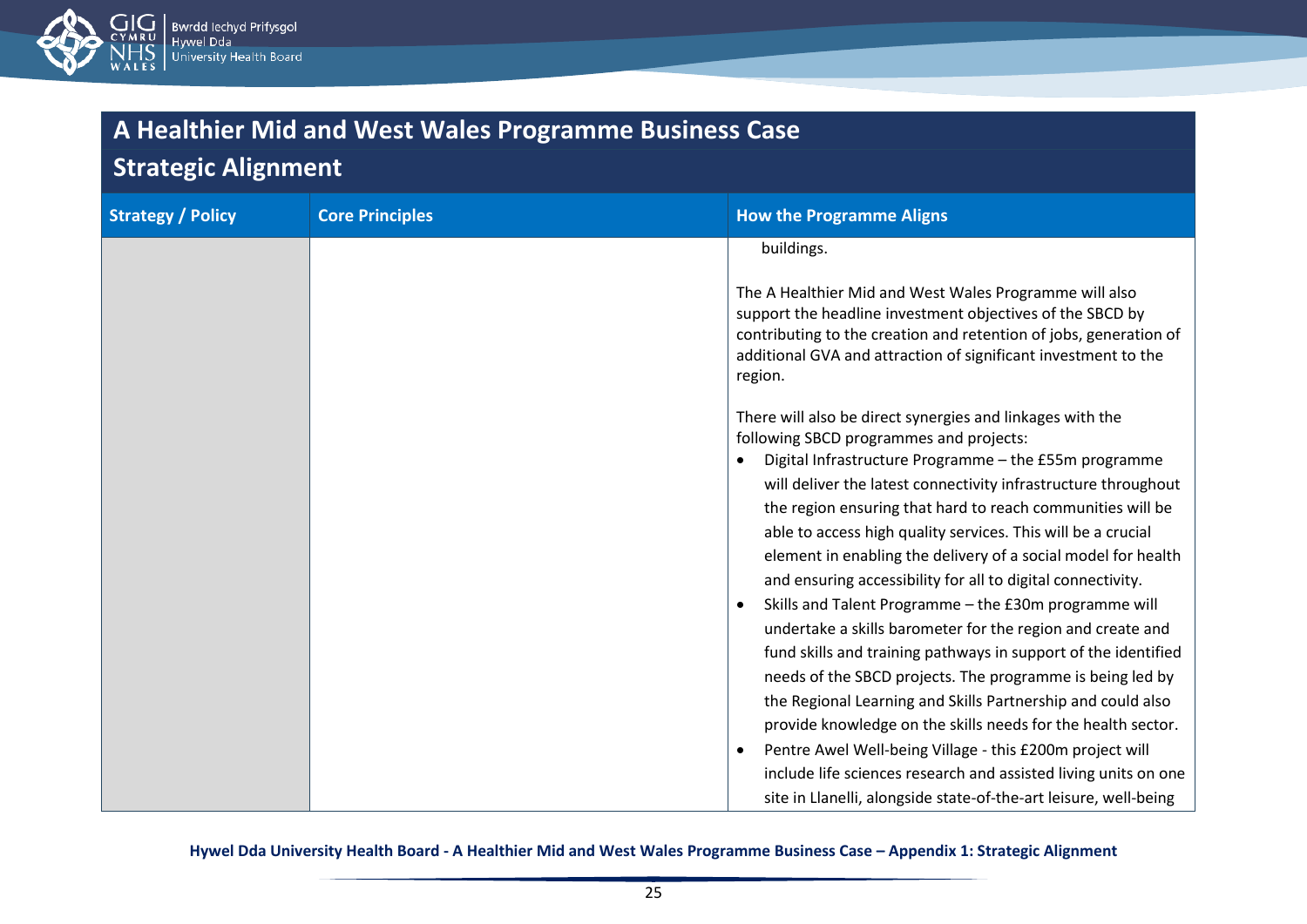

### **Strategic Alignment**

| <b>Strategy / Policy</b> | <b>Core Principles</b> | <b>How the Programme Aligns</b>                                                                                                                                                                                                                                                                                                                                                                                                                                                                                                                                                                                                                                                                                                                                                                                                                                                                                                                                                                               |
|--------------------------|------------------------|---------------------------------------------------------------------------------------------------------------------------------------------------------------------------------------------------------------------------------------------------------------------------------------------------------------------------------------------------------------------------------------------------------------------------------------------------------------------------------------------------------------------------------------------------------------------------------------------------------------------------------------------------------------------------------------------------------------------------------------------------------------------------------------------------------------------------------------------------------------------------------------------------------------------------------------------------------------------------------------------------------------|
|                          |                        | and business incubation facilities. The development will<br>include a well-being skills centre and a clinical delivery<br>centre (Community Health Hub). This project will have a<br>significant positive impact on health and well-being in the<br>region and could be an important base for training and skills<br>development.<br>Life Science, Well-being and Sports Campuses - a £160m<br>$\bullet$<br>project that will see the phased development of business,<br>innovation and skills space based around Med Tech and<br>Sports Tech specialism at sites at Morriston and Singleton<br>Homes as Power Stations - a co-ordinated project across the<br>$\bullet$<br>City Region to deliver energy-saving technologies to<br>thousands of homes as part of a smart, low carbon new-<br>build and retrofit programme. The project will help tackle<br>fuel poverty and reduce the burden on regional health and<br>social services and will facilitate the move towards the social<br>model for health. |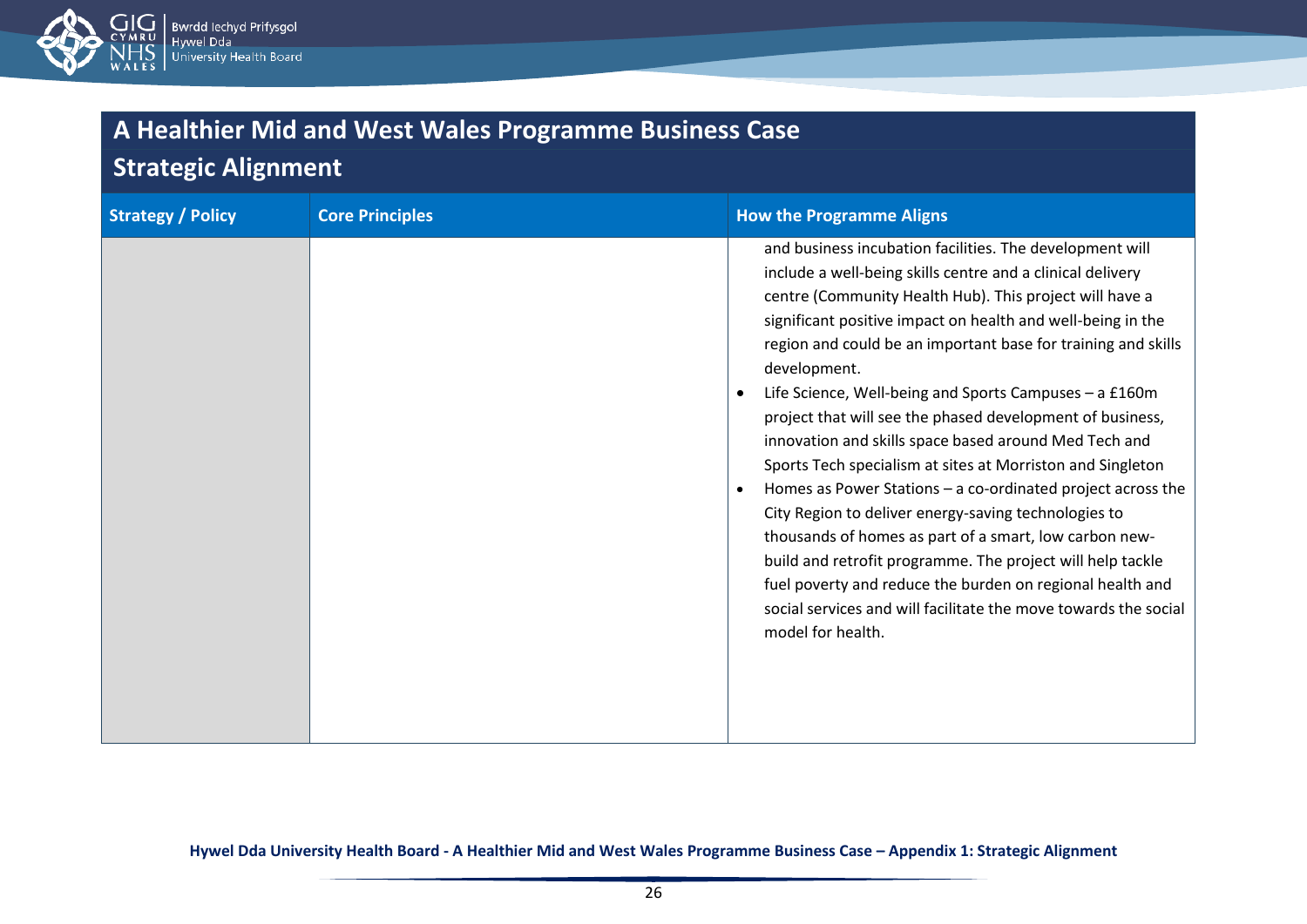

# **Strategic Alignment**

| <b>Strategy / Policy</b>                         | <b>Core Principles</b>                                                                                                                                                                                                                                                                                                                                                                                                                                                                                                                                                                                      | <b>How the Programme Aligns</b>                                                                                                                                                                                                                                                                                                                                                                                                 |
|--------------------------------------------------|-------------------------------------------------------------------------------------------------------------------------------------------------------------------------------------------------------------------------------------------------------------------------------------------------------------------------------------------------------------------------------------------------------------------------------------------------------------------------------------------------------------------------------------------------------------------------------------------------------------|---------------------------------------------------------------------------------------------------------------------------------------------------------------------------------------------------------------------------------------------------------------------------------------------------------------------------------------------------------------------------------------------------------------------------------|
| <b>Future Trends Report</b><br><b>Wales 2021</b> | The purpose of the report is to draw together a range of<br>information to assist Welsh citizens and policy makers in<br>understanding the big trends and drivers that are likely to<br>shape Wales' future. It has a specific role under the<br>legislation to inform the work of Public Services Boards in<br>their assessment of local well-being.<br>The report features four megatrends which are most<br>likely to pose risks or opportunities for Wales. These are:<br>People and population.<br>$\bullet$<br>Planetary health and limits.<br>$\bullet$<br>Inequalities.<br>Technology.<br>$\bullet$ | The Future Trends Report is used to inform the development of<br>the PSB Well-being Assessments which are currently being<br>refreshed and are due for publication in Spring 2022. The<br>assessments will inform the development of future PSB well-<br>being objectives and priorities for collaborative actions which<br>can address the significant future trends and risk/opportunities<br>for the residents of Hywel Dda. |
| <b>Regenerating Town</b>                         | The report states that town centres are often seen as                                                                                                                                                                                                                                                                                                                                                                                                                                                                                                                                                       | We will take the Town Centres First challenge into the planning                                                                                                                                                                                                                                                                                                                                                                 |
| <b>Centres in Wales</b>                          | playing a vital role in community cohesion. In recent                                                                                                                                                                                                                                                                                                                                                                                                                                                                                                                                                       | of our infrastructure.                                                                                                                                                                                                                                                                                                                                                                                                          |
| A report by Audit Wales,<br>September 2021       | years however there has been a dramatic reduction in<br>essential services in town centres across Wales.                                                                                                                                                                                                                                                                                                                                                                                                                                                                                                    | When considering the location of corporate services, we will                                                                                                                                                                                                                                                                                                                                                                    |
|                                                  | Whilst much of the debate has focused on the decline of                                                                                                                                                                                                                                                                                                                                                                                                                                                                                                                                                     | balance possible benefits to the University Health Board from                                                                                                                                                                                                                                                                                                                                                                   |
|                                                  | retail on high streets being the major issue of concern,                                                                                                                                                                                                                                                                                                                                                                                                                                                                                                                                                    | locating them in the new Urgent and Planned Care Hospital                                                                                                                                                                                                                                                                                                                                                                       |
|                                                  | town centres offer far more than just shops. Furthermore                                                                                                                                                                                                                                                                                                                                                                                                                                                                                                                                                    | against possible social benefits from locating them in other                                                                                                                                                                                                                                                                                                                                                                    |
|                                                  | the way that people shop has changed forever and large-                                                                                                                                                                                                                                                                                                                                                                                                                                                                                                                                                     | facilities in town centres.                                                                                                                                                                                                                                                                                                                                                                                                     |
|                                                  | scale remodelling of many of our town centres is<br>required if they are to survive and thrive in the 21st                                                                                                                                                                                                                                                                                                                                                                                                                                                                                                  | If we accommodate some corporate services in the new Urgent                                                                                                                                                                                                                                                                                                                                                                     |
|                                                  | century. High streets and town centres need to be                                                                                                                                                                                                                                                                                                                                                                                                                                                                                                                                                           | and Planned Care, we will consider how social benefits for town                                                                                                                                                                                                                                                                                                                                                                 |
|                                                  | nurtured, and their regeneration planned and driven by a                                                                                                                                                                                                                                                                                                                                                                                                                                                                                                                                                    | centres can be generated through, for example, the location of<br>community facilities.                                                                                                                                                                                                                                                                                                                                         |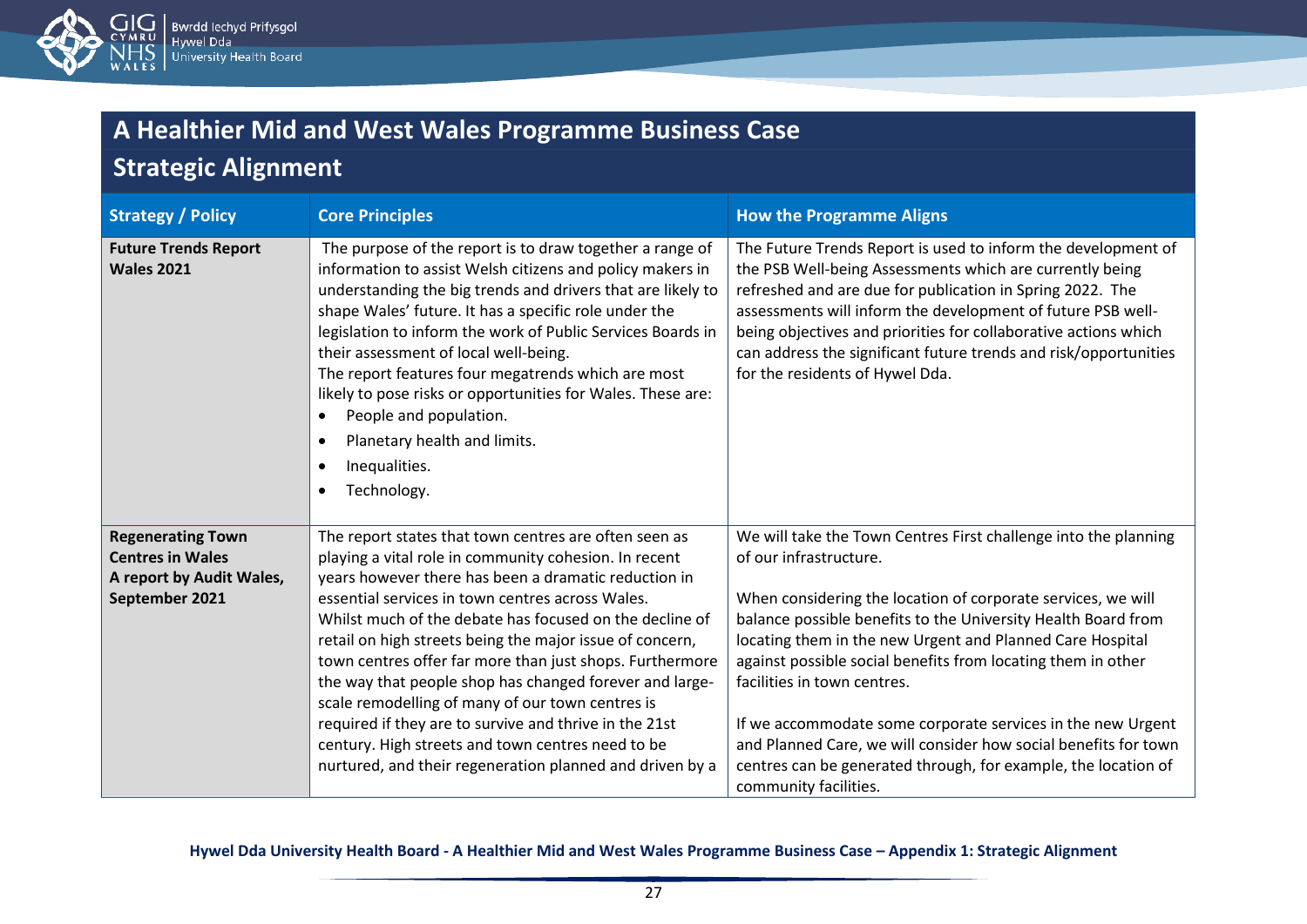

### **Strategic Alignment**

| <b>Strategy / Policy</b> | <b>Core Principles</b>                                                                                                                                                                                                                                                                                                                                                                                                                                                                                                                                                                                                                                                                                     | <b>How the Programme Aligns</b>                                                                                                                                                                                                                                                                                                                                                                                                                                                                                                                                                                                                                                                                 |
|--------------------------|------------------------------------------------------------------------------------------------------------------------------------------------------------------------------------------------------------------------------------------------------------------------------------------------------------------------------------------------------------------------------------------------------------------------------------------------------------------------------------------------------------------------------------------------------------------------------------------------------------------------------------------------------------------------------------------------------------|-------------------------------------------------------------------------------------------------------------------------------------------------------------------------------------------------------------------------------------------------------------------------------------------------------------------------------------------------------------------------------------------------------------------------------------------------------------------------------------------------------------------------------------------------------------------------------------------------------------------------------------------------------------------------------------------------|
|                          | strategic approach, with local authorities being the key<br>body.<br>Key to the Welsh Government's regeneration work is its<br>'Town Centres First' approach, which looks to put the<br>health of town centres at the heart of the decisions taken<br>by the Welsh Government, local authorities, the wider<br>public sector, businesses and communities. For example,<br>encouraging the public sector to support towns by<br>locating offices, facilities and services within them in<br>order to drive footfall and create or sustain vibrancy. The<br>approach therefore seeks to deliver the best local<br>outcomes by aligning and integrating policies and<br>resources to prioritise town centres. | We will work in partnership with our local authority colleagues<br>during our planning.                                                                                                                                                                                                                                                                                                                                                                                                                                                                                                                                                                                                         |
| <b>UK</b>                |                                                                                                                                                                                                                                                                                                                                                                                                                                                                                                                                                                                                                                                                                                            |                                                                                                                                                                                                                                                                                                                                                                                                                                                                                                                                                                                                                                                                                                 |
| <b>Equality Act 2010</b> | The Equality Act 2010 sets out three aims as part of the<br>general equality duty. In addition, there are 14 specific<br>duties in Wales which are set out in the Equality Act 2010<br>(Statutory Duties) (Wales) Regulations 2011, which<br>include the requirement to set Strategic Equality<br>Objectives, publish a Strategic Equality Plan (and annual<br>updates on progress) and undertake equality impact<br>assessments. Closely aligned to this is other legislation<br>such as the Human Rights Act and the Well-being of<br>Future Generations (Wales) Act 2015, together with<br>Welsh Government priorities for specific vulnerable<br>groups and national commitments such as the Armed     | Equality of opportunity will be promoted across all areas of the<br>Programme, including employment, education and training and<br>service access. The Programme has developed an Equality and<br>Health Impact Assessment to ensure due consideration is given<br>to the impact on those with protected characteristics (attached<br>at Appendix 5). This Assessment will be a living document,<br>updated continuously as the Programme moves through the<br>business case stages and will be used to inform strategic<br>decision making. Equality of opportunity will be promoted<br>across all areas of the Programme, including employment,<br>education and training and service access. |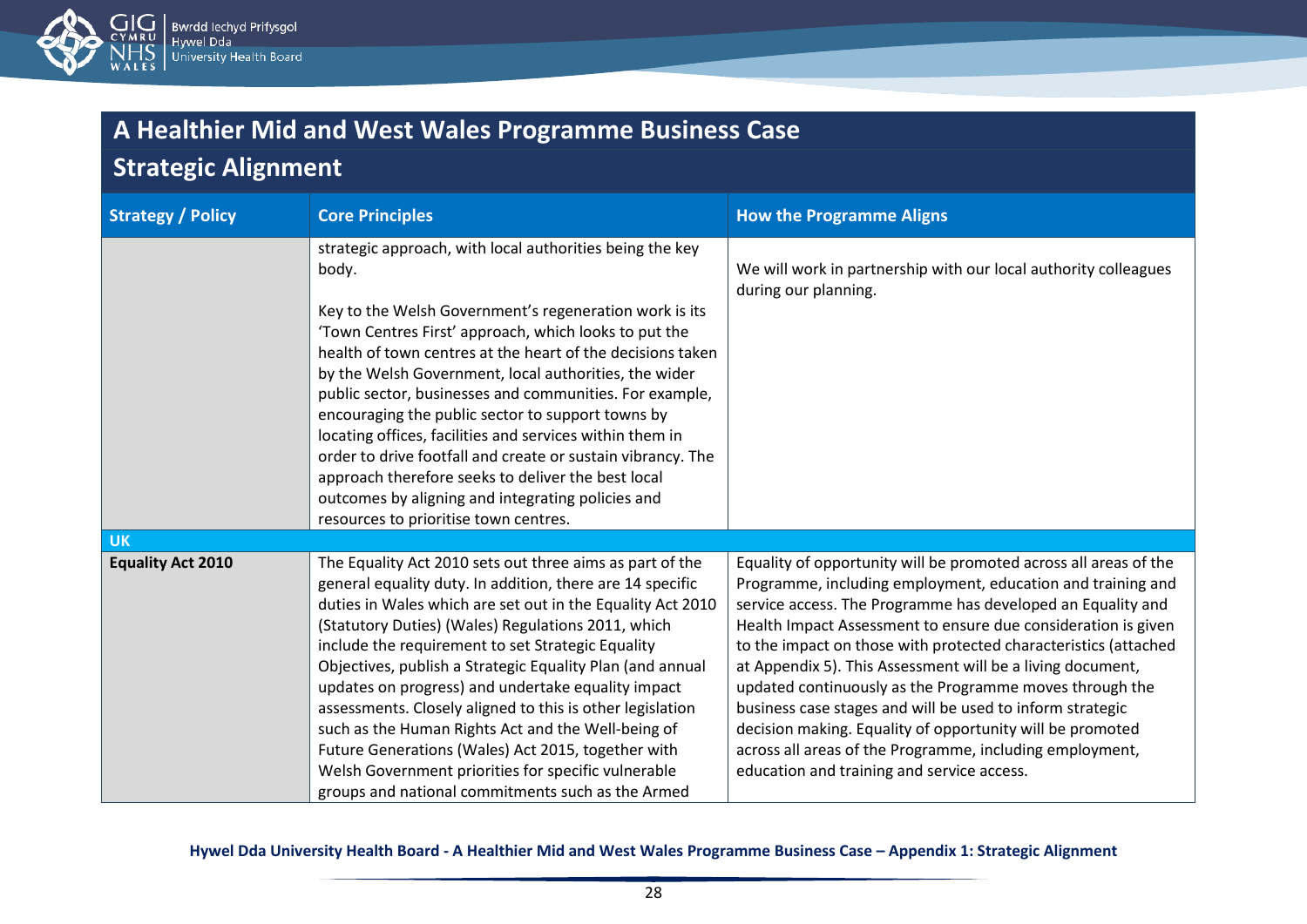

# **Strategic Alignment**

| <b>Strategy / Policy</b>        | <b>Core Principles</b>                                                                                                                                                                                                                                                                                                                                                                                                                                                                                                                                                                                                                                                                                                                                                                                             | <b>How the Programme Aligns</b>                                                                                                                                                                                                                                                                                                                                                                                                                                                                                                                                                                                                                                                           |
|---------------------------------|--------------------------------------------------------------------------------------------------------------------------------------------------------------------------------------------------------------------------------------------------------------------------------------------------------------------------------------------------------------------------------------------------------------------------------------------------------------------------------------------------------------------------------------------------------------------------------------------------------------------------------------------------------------------------------------------------------------------------------------------------------------------------------------------------------------------|-------------------------------------------------------------------------------------------------------------------------------------------------------------------------------------------------------------------------------------------------------------------------------------------------------------------------------------------------------------------------------------------------------------------------------------------------------------------------------------------------------------------------------------------------------------------------------------------------------------------------------------------------------------------------------------------|
|                                 | Forces Covenant and Vulnerable Persons Resettlement<br>Programmes. The Socio-economic Duty under the<br>Equality Act 2010 commenced in April 2020 and puts<br>tackling inequality at the heart of strategic decision<br>making, seeking to strengthen social partnership<br>arrangements.                                                                                                                                                                                                                                                                                                                                                                                                                                                                                                                          |                                                                                                                                                                                                                                                                                                                                                                                                                                                                                                                                                                                                                                                                                           |
| <b>UK Digital Strategy 2017</b> | This strategy sets out how the UK will develop a world-<br>leading digital economy that works for everyone. It has<br>seven strands:<br>Connectivity - building world-class digital<br>infrastructure for the UK.<br>Skills and inclusion - giving everyone access to the<br>digital skills they need.<br>The digital sectors - making the UK the best place to<br>start and grow a digital business.<br>The wider economy - helping every British business<br>become a digital business.<br>Cyberspace - making the UK the safest place in the<br>world to live and work online.<br>Digital government - maintaining the UK government<br>as a world leader in serving its citizens online.<br>The data economy - unlocking the power of data in<br>the UK economy and improving public confidence in<br>its use. | Our vision is to become the most digitally integrated care<br>organisation in NHS Wales which will enable the delivery of<br>patient-centred high quality, safe and sustainable care to our<br>community. Our mission is to empower patients and staff to<br>securely access information anytime, anyplace, on any device.<br>We will deliver a Digital Health Board, providing exceptional<br>care, quality and safety for our patients, a single view of<br>information for our clinicians, with collaboration at our core.<br>Our ambition is described in the Strategic Case – Digital Case for<br>Change, and set out in detail in our Digital Strategy, attached at<br>Appendix 11. |